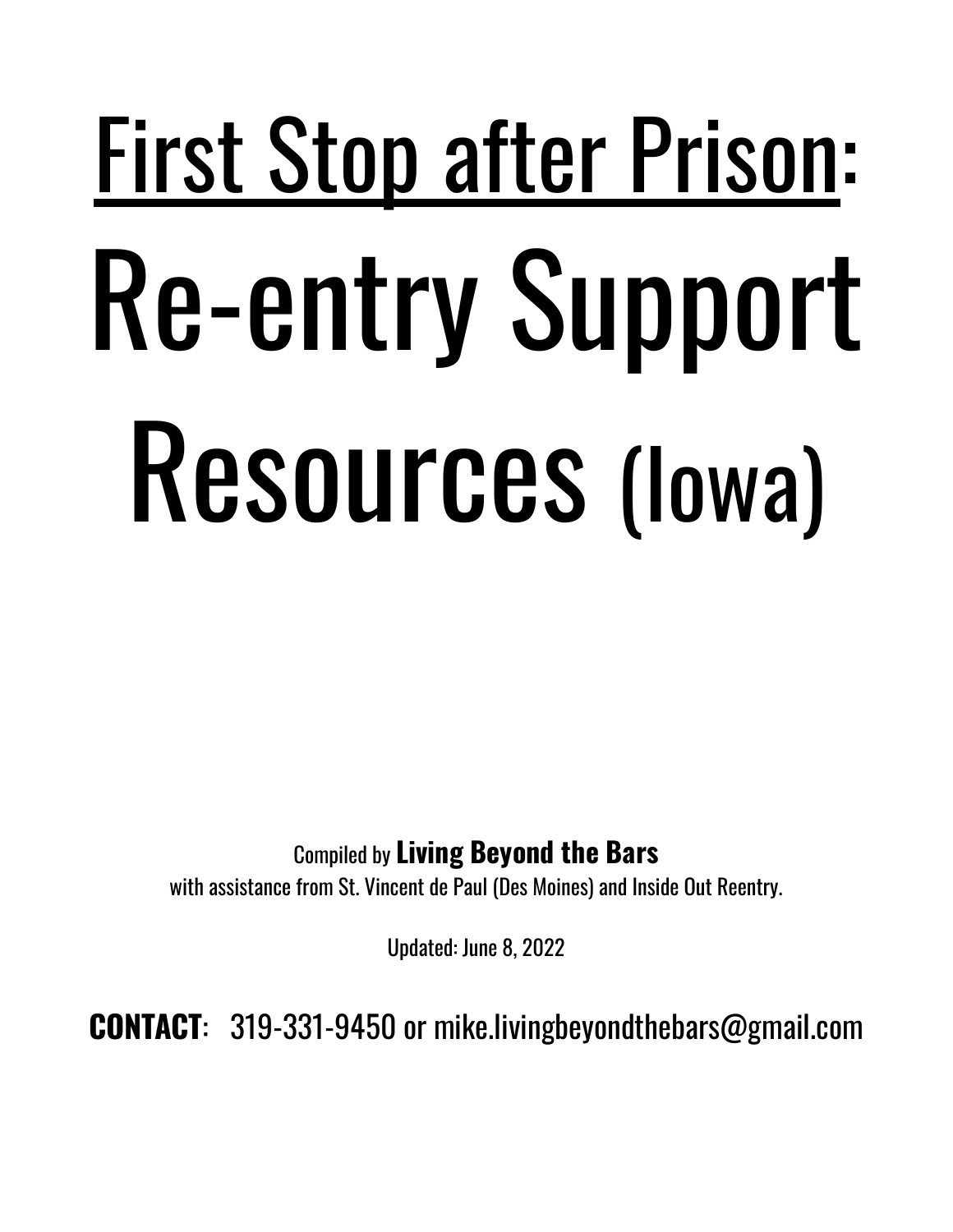#### **Introduction**:

This guide was created for those leaving incarceration in Iowa. There are many challenges upon leaving prison. Support and identifying community resources is vital. Whether it is finding a job, a place to live, a mentor, health care, or an encouraging environment - we hope this guide is helpful.

When possible, **"RECOMMENDED PLACE'S TO START"**are noted. These are great places to get started and you can contact most of them before leaving prison.

Many thanks to the Iowa Department of Corrections and DOC Services/parole staff for their assistance. Thanks also to the organizations who do so much to help Iowans as they return to their community after prison. **We welcome any additions and/or clarifications.**

#### **Included in the guide:**

| 1st JUDICIAL DISTRICT (Dubuque/Waterloo and area)                         |
|---------------------------------------------------------------------------|
| 2nd JUDICIAL DISTRICT (Ft.Dodge/Mason City/Ames and area)                 |
| 3rd JUDICIAL DISTRICT (Sioux City, Spencer and area)                      |
| 4th JUDICIAL DISTRICT (Council Bluffs and area)                           |
| <b>5th JUDICIAL DISTRICT</b> (Des Moines/Newton and area)                 |
| <b>6th JUDICIAL DISTRICT</b> (Cedar Rapids/lowa City and area)            |
| <b>7th JUDICIAL DISTRICT</b> (Quad Cities, Clinton, Muscatine and area)   |
| 8th JUDICIAL DISTRICT (Burlington, Ottumwa, Keokuk, Ft. Madison and area) |
|                                                                           |

**Reentry Planning Guide and Letter Writing format**

State-Wide Resources: **AA:** [www.aa.iowa.org](http://www.aa.iowa.org/212-870-3400) or 212-870-3400 **NA:** [www.iowa-na.org](http://www.iowa-na.org/) or 1-800-897-6242 **www.211iowa.org** - list of resources online **Gambling Anonymous:** 1-800-BETS OFF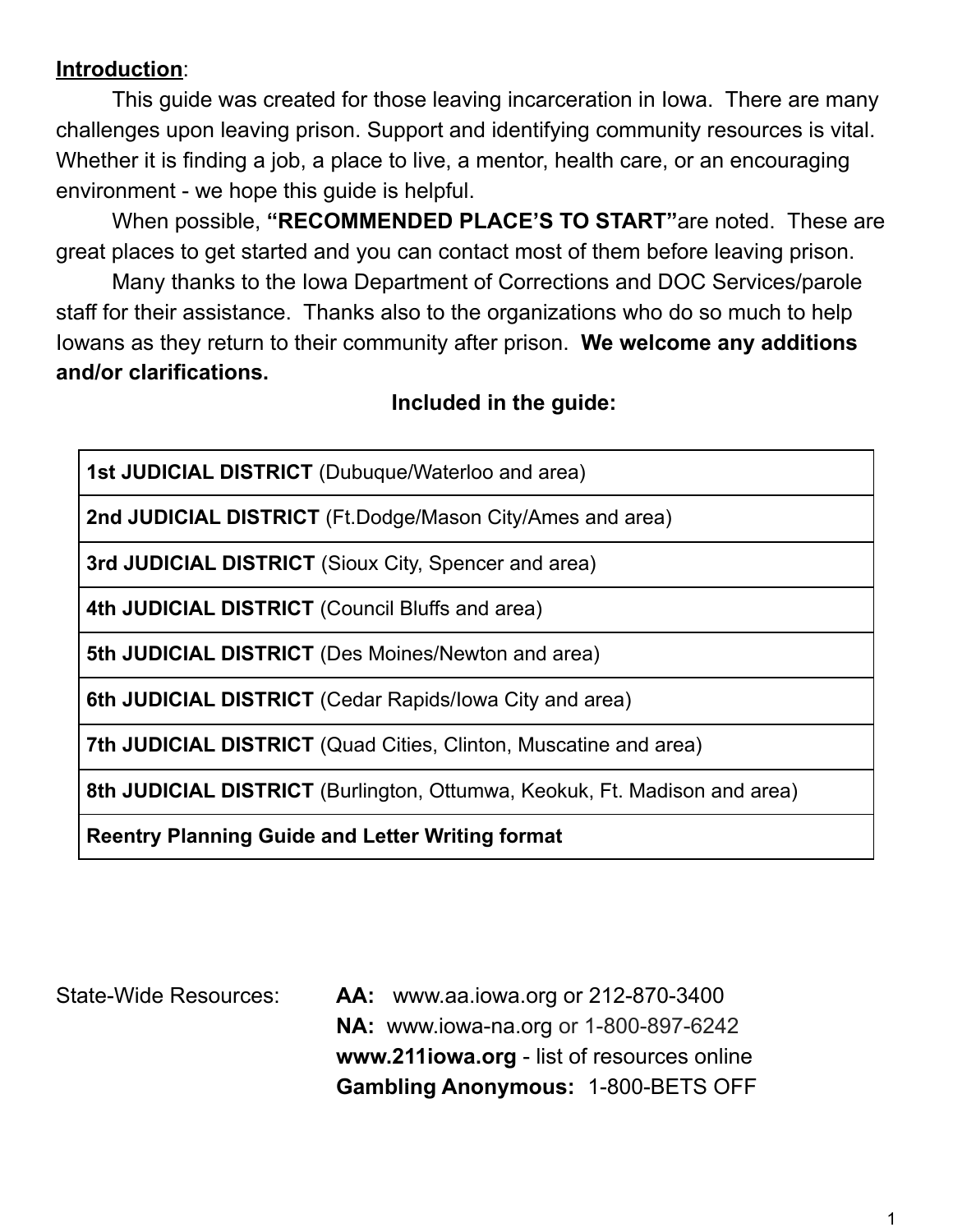# **1st JUDICIAL DISTRICT** (Dubuque/Waterloo and area)

| <b>NAME</b>                                                                                                                                  | <b>CONTACT INFO</b>                                                                                                              | <b>SERVICES</b>                                                                                                                                                                                                                                                                   | <b>NOTES</b>                                                                                                                                                                                                                                  |
|----------------------------------------------------------------------------------------------------------------------------------------------|----------------------------------------------------------------------------------------------------------------------------------|-----------------------------------------------------------------------------------------------------------------------------------------------------------------------------------------------------------------------------------------------------------------------------------|-----------------------------------------------------------------------------------------------------------------------------------------------------------------------------------------------------------------------------------------------|
| <b>STATEWIDE</b><br>Hope4Healing<br><b>*RECOMMENDED</b><br><b>PLACE TO START</b>                                                             | P.O. Box 48,<br>Gladbrook, IA<br>50635<br>855-584-4673<br>Mon-Friday 8-5                                                         | - Assist with finding<br>resources in your<br>community<br>- Connect with a church to<br>provide mentor and other<br>support.                                                                                                                                                     | - A Christian-based<br>organization.<br>- Will go the extra mile<br>to help you find the<br>resources you need.<br>- You can write to them<br>from prison.                                                                                    |
| DUBUQUE and AREA<br>Jail & Prison Ministry<br>(Catholic Charities of the<br>Archdiocese of Dubuque)<br>*RECOMMENDED<br><b>PLACE TO START</b> | 1229 Mount Loretta Ave.<br>Dubuque, IA 52003<br>563.552.0203<br>(800) 772-2758<br>Karen Hoeger<br>k.hoeger@dbqarch.org           | Support and mentoring (in<br>prison and after release)<br>- Connecting with<br>community resources<br>- Help find work & housing,<br>- Circles of Support<br>- Establishing positive<br>relationships<br>- Healthy social activities                                              | - Catholic affiliation, but<br>you don't have to be<br>Catholic to work with them.<br>- You can contact them<br>before your release.<br>- Must participate in<br>mentoring or Circles of<br>Support.<br>They cover 30 counties in<br>NE Iowa. |
| <b>DUBUQUE</b><br>Fountain of Youth<br>Program<br>(United Way of Dubuque<br>Area Tri-States)                                                 | 220 W. 7th Street<br>Dubuque, IA 52001<br>(563) 587-8316<br>Contact: Caprice Jones<br>capricejones14@gmail.com<br>(773) 440-2228 | - Aim to provide gainful and<br>sustainable employment to<br>youth 16-24 in Dubuque<br>- Curriculum called "Real<br>Talk" aimed toward<br>reducing the recidivism rate<br>and also providing living<br>tools                                                                      | - Very positive and<br>encouraging                                                                                                                                                                                                            |
| WATERLOO and AREA<br>Jail & Prison Ministry<br>(Catholic Charities)<br>*RECOMMENDED<br><b>PLACE TO START</b>                                 | 1425 Kimball Ave.<br>Waterloo, IA 50702<br>800-772-2758 or<br>319-272-2080<br>Email:<br>d.shafer@dbqarch.org                     | - Support and mentoring (in<br>prison and after release)<br>- Connect with community<br>resources<br>- Find work and housing<br>- Circles of Support<br>- Establishing positive<br>relationships<br>- Healthy social activities<br>- On-site mental health<br>counselor available | - Catholic affiliation, but<br>you don't have to be<br>Catholic to work with them.<br>- You can contact them<br>before your release.<br>- Must participate in<br>mentoring or Circles of<br>Support.<br>They cover 30 counties in<br>NE Iowa. |
| <b>WATERLOO</b><br><b>Hospitality House</b>                                                                                                  | 1003 Mulberry St.<br>Waterloo, IA 50704<br>(319) 234-1311                                                                        | Offer a light breakfast,<br>shower and laundry, free<br>clothing, backpacks, cold<br>weather attire, sleeping<br>bags, tents, blankets, food<br>sacks, an address for mail,<br>telephone messaging, local<br>bus tickets and connect<br>with area resources.                      | - Located in a house.<br>- Warm and welcoming<br>people.                                                                                                                                                                                      |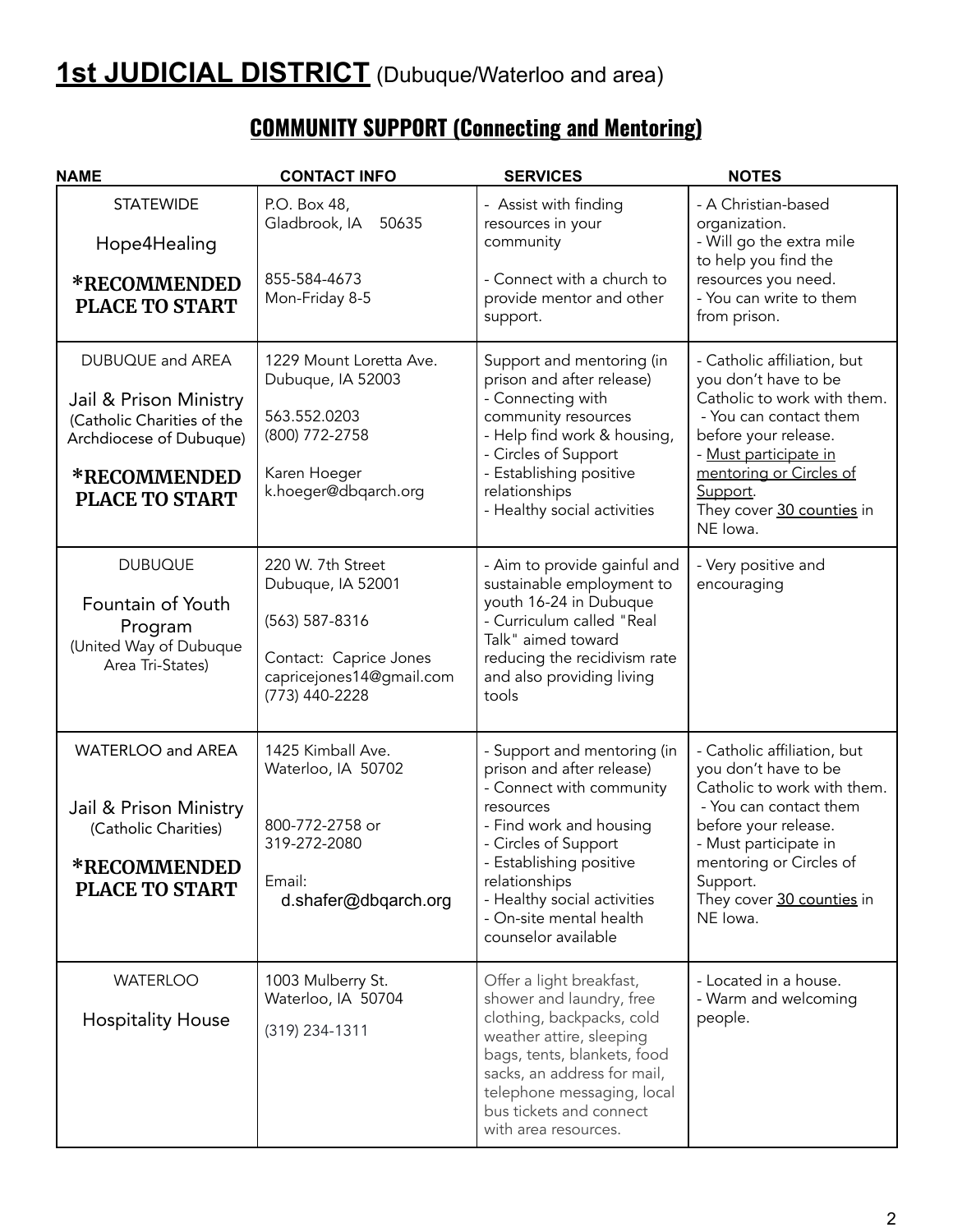| <b>WATERLOO</b><br>One City<br>*RECOMMENDED<br><b>PLACE TO START</b> | 907 Independence Ave.<br>Waterloo, IA 50703<br>(319) 334-0263 or 334-0156<br>onecityunited@gmail.com<br>app.onecitycv.org | - Empowerment classes.<br>- Mentors<br>- Connecting to area<br>resources.<br>- Connect with area<br>employers. | - Momentum Urban<br>Employment Initiative for<br>reentry<br>- You can contact them<br>from prison.<br>- Great group of people.<br>- Restore Program |
|----------------------------------------------------------------------|---------------------------------------------------------------------------------------------------------------------------|----------------------------------------------------------------------------------------------------------------|-----------------------------------------------------------------------------------------------------------------------------------------------------|
| <b>WATERLOO</b><br>312 Transformational<br>Ministry                  | % Mike Smith<br>5112 Lafayette Rd.<br>Waterloo, IA 50707<br>(319) 231-4307                                                | - help connect with area<br>resources.<br>- supportive community                                               | - You can contact them<br>before leaving prison.<br>- Faith-based. (Faith<br>Assembly of God)                                                       |

| <b>NAME</b>                                                                       | <b>CONTACT INFO</b>                                                                                                           | <b>SERVICES</b>                                                                                                                                                                                                                              | <b>NOTES</b>                                                                                                                                                                                 |
|-----------------------------------------------------------------------------------|-------------------------------------------------------------------------------------------------------------------------------|----------------------------------------------------------------------------------------------------------------------------------------------------------------------------------------------------------------------------------------------|----------------------------------------------------------------------------------------------------------------------------------------------------------------------------------------------|
| <b>DUBUQUE</b><br><b>Operation Empower:</b><br>Manasseh House and<br>Salvia House | For Men:<br>2080 Elm St. #103<br>Dubuque, IA 52001<br>Main: (563) 599-2980<br>For Women:<br>2160 Elm St.<br>Dubuque, IA 52001 | <b>Emergency and Transitional</b><br>Housing<br>- employment help<br>- education assistance<br>- aid in setting goals for<br>success<br>- Will help with substance<br>use/recovery<br>- Manassah House for men.<br>- Salvia House for women. | - Very positive and<br>encouraging people.<br>- Possible parole location<br>- Not available for SO's.<br>- You can apply before<br>leaving prison.                                           |
| <b>DUBUQUE</b><br>Davis Place<br>Apartments                                       | 521 Garfield Ave.<br>Dubuque, IA 52001<br>563-583-9111<br>Mailing address:<br>1909 Johnson Street<br>Dubuque, IA<br>52001     | Housing for men:<br>- Own bedroom<br>- Shared living space<br>- Utilities included<br>- \$375/month                                                                                                                                          | - Possible parole location,<br>but only on case-by-case<br>situation.<br>- They have living supplies<br>including clothing and<br>household needs.<br>- Not available for SO's               |
| <b>WATERLOO</b><br>Junkman/Knobel<br>Sober-Living Unit                            | 1014 West 4th Street<br>Waterloo, IA 50702<br>319-235-8855                                                                    | - Transitional housing for<br>people dealing with<br>addiction issues.<br>- For men only                                                                                                                                                     | - Connected to Pathways<br><b>Behavioral Services.</b><br>- Possible parole location<br>- Not available for SO's.                                                                            |
| <b>WATERLOO</b><br><b>Salvation Army</b>                                          | 89 Franklin Street<br>Waterloo, IA 50703<br>Write to: PO Box 867<br>Waterloo, IA 50704<br>319-235-9358                        | - Emergency assistance<br>including meals, medical<br>care and housing.<br>- Help connect with<br>community resources<br>- Men's Shelter<br>- Women's Shelter<br>- Case management                                                           | - They are committed to<br>helping you connect to<br>area resources.<br>- Welcoming and warm.<br>- Available for discharge,<br>but not parole.<br>- Pastoral care and religious<br>services. |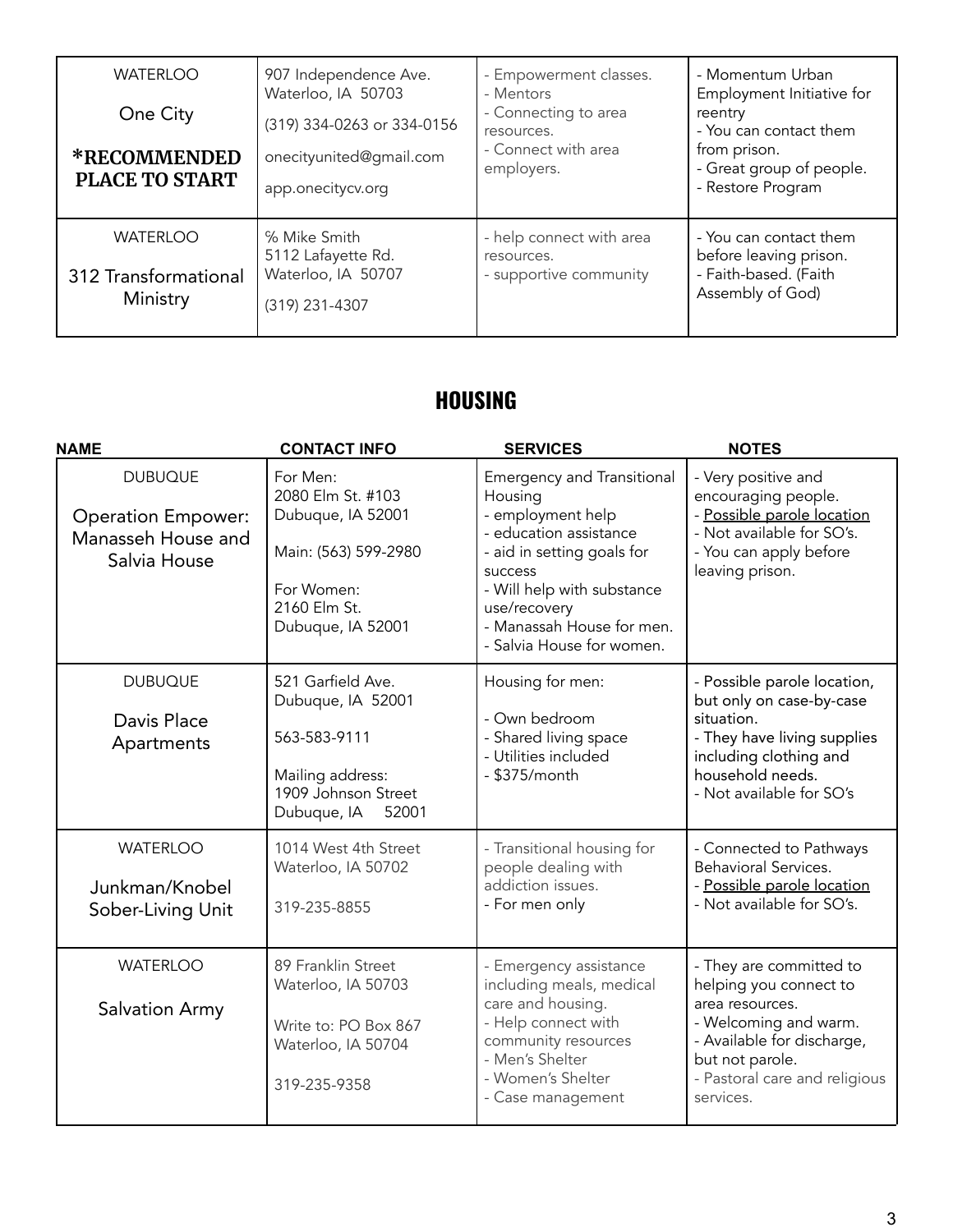319-232-2116

#### **EMPLOYMENT**

| <b>NAME</b>                                      | <b>CONTACT INFO</b>                                                                                                                                | <b>SERVICES</b>                                                                                                                                                       | <b>NOTES</b>                                                                                                                                                          |
|--------------------------------------------------|----------------------------------------------------------------------------------------------------------------------------------------------------|-----------------------------------------------------------------------------------------------------------------------------------------------------------------------|-----------------------------------------------------------------------------------------------------------------------------------------------------------------------|
| <b>DECORAH</b><br><b>lowaWORKS</b><br>Center     | Attn: Operation Manager<br>312 Winnebago<br>Decorah, IA<br>52101<br>(563)382-0457<br>Email:<br>Region1.Web@iwd.iowa.gov                            | <b>IWD (lowaWORKS)</b><br>provides help with resumes,<br>job applications,<br>training/education and<br>more.<br>- Have computers, job<br>listings and staff to help. | - You can write to them<br>before leaving prison.<br>- Include: your skills/job<br>interests, resume (if you<br>have one) and a little about<br>your work experience. |
| <b>DUBUQUE</b><br><b>lowaWORKS</b><br>Center     | Attn: Operation Manager<br>680 Main St.<br>Dubuque, IA 52001<br>(563) 556-5800<br>Email:<br>Region1.Web@iwd.iowa.gov                               | <b>IWD (lowaWORKS)</b><br>provides help with resumes,<br>job applications,<br>training/education and<br>more.<br>- Have computers, job<br>listings and staff to help. | - You can write to them<br>before leaving prison.<br>- Include: your skills/job<br>interests, resume (if you<br>have one) and a little about<br>your work experience. |
| <b>WATERLOO</b><br>Goodwill of<br>Northeast Iowa | 2640 Falls Ave<br>Waterloo, IA 50701<br>319-234-4626                                                                                               | Reentry Program: Develop,<br>plan and arrange<br>employment                                                                                                           | - They have classes that<br>include job training.                                                                                                                     |
| <b>WATERLOO</b><br><b>lowaWORKS</b><br>Center    | Attn: OWDS Coordinator<br>3420 University Ave.<br>Waterloo, IA 50701<br>319) 235-2123<br>Email:<br>Region7.Web@iwd.iowa.gov                        | <b>IWD (lowaWORKS)</b><br>provides help with resumes,<br>job applications,<br>training/education and<br>more.<br>- Have computers, job<br>listings and staff to help. | - You can write to them<br>before leaving prison.<br>- Include: your skills/job<br>interests, resume (if you<br>have one) and a little about<br>your work experience. |
| <b>WATERLOO</b><br>Hawkeye Community<br>College  | Hawkeye Community<br>College<br>3420 University Ave. Suite E<br>Waterloo, IA 5070<br>319-296-4296 Ext. 2<br>brenna.schaefer@<br>hawkeyecollege.edu | - Free job placement<br>assistance for those on SSI<br>or Disability.<br>- No cost evaluation of<br>benefits and how working<br>may affect them.                      | - Available to all regardless<br>of location.<br>- Will return calls within 48<br>hours.                                                                              |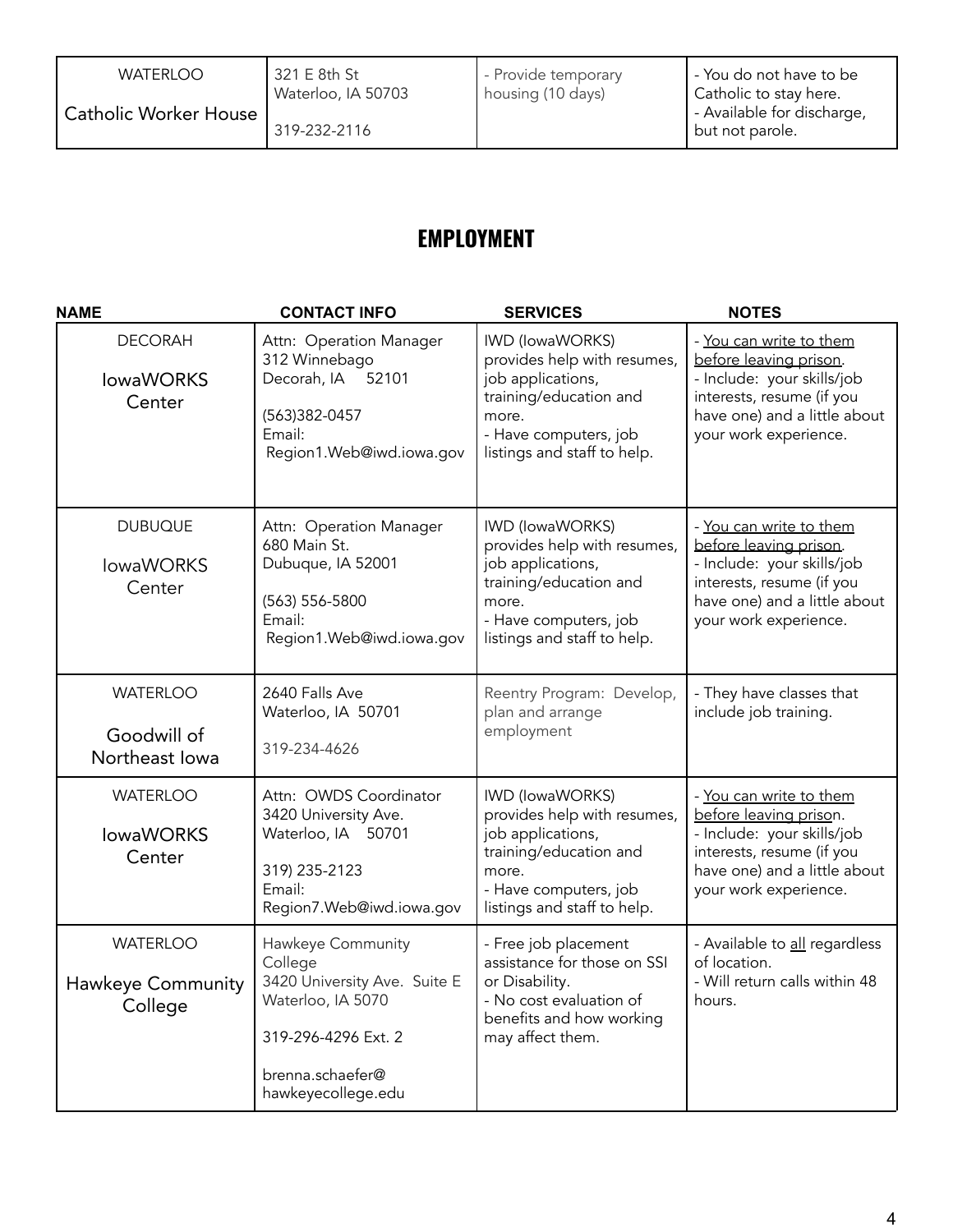| <b>WATERLOO</b>              | 319-296-4296 Ext. 3             | - Building and construction<br>trades job training for                                                            | - Can earn OSHA 10<br>certification and industry |
|------------------------------|---------------------------------|-------------------------------------------------------------------------------------------------------------------|--------------------------------------------------|
| Hawkeye Community<br>College | webuildr@<br>hawkeyecollege.edu | 18-24 year olds.<br>- 12 week program.<br>- No cost evaluation of<br>benefits and how working<br>maylaffect them. | credentials.                                     |

| <b>NAME</b>                                                                                           | <b>CONTACT INFO</b>                                                            | <b>SERVICES</b>                                                                                                                                                                                 | <b>NOTES</b>                                                                                                                                                                                           |
|-------------------------------------------------------------------------------------------------------|--------------------------------------------------------------------------------|-------------------------------------------------------------------------------------------------------------------------------------------------------------------------------------------------|--------------------------------------------------------------------------------------------------------------------------------------------------------------------------------------------------------|
| <b>DUBUQUE</b><br><b>Crescent Community</b><br>Health<br><b>*RECOMMENDED</b><br><b>PLACE TO START</b> | 1690 Elm St. #300<br>Dubuque, IA 52001<br>Contact - Ann Morris<br>563-690-2417 | - Sliding scale general<br>health services.<br>- Dental Care<br>- Mental Health Care.                                                                                                           | - Very helpful and positive<br>people.<br>- Will help you find and<br>connect with other<br>resources/help.<br>- You can contact them<br>from prison.<br>- You can set up<br>appointments from prison. |
| <b>WATERLOO</b><br>People's Clinic<br>*RECOMMENDED<br><b>PLACE TO START</b>                           | 905 Franklin St.<br>Waterloo, IA 50703<br>319-874-3000                         | - They have social workers<br>to help connect with<br>community resources<br>including housing.<br>- Provide a variety of<br>medical services including<br>getting a primary care<br>physician. | - Friendly and helpful staff.<br>- Sliding-scale fee.                                                                                                                                                  |
| <b>WATERLOO</b><br>Pathways Behavioral<br><b>Services</b>                                             | 3362 University Avenue<br>Waterloo, Iowa 50701<br>Phone: 319-235-6571          | - Out-patient Substance<br>Abuse Treatment<br>- Out-patient Mental Health<br>Treatment<br>- In-patient/residential also<br>available.                                                           | - Sliding scale fee at first.<br>- Need insurance soon after<br>initial assessment.                                                                                                                    |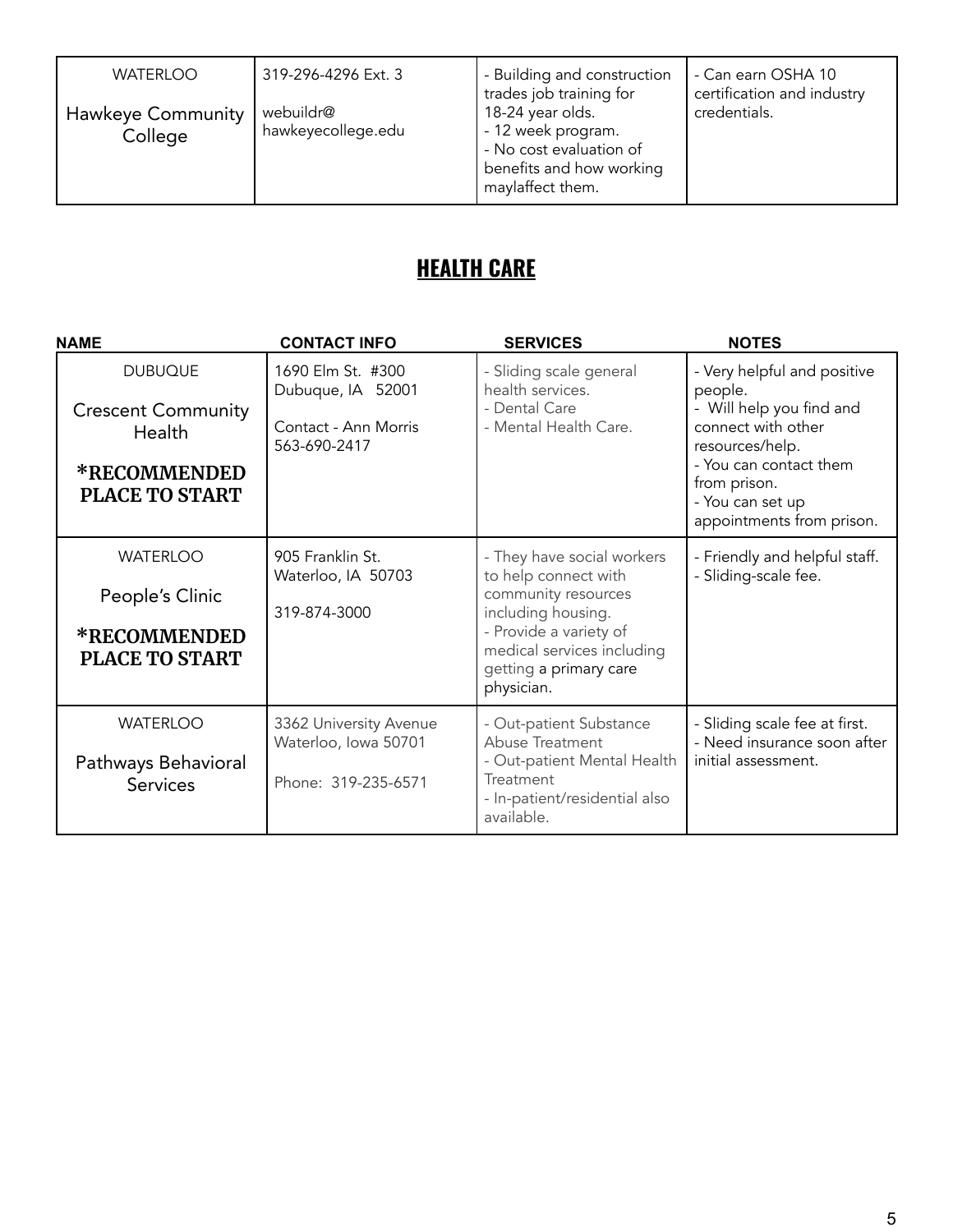# **2nd JUDICIAL DISTRICT** (Fort Dodge, Mason City, Ames and area)

## **COMMUNITY SUPPORT (Connecting and Mentoring)**

| <b>NAME</b>                                                               | <b>CONTACT INFO</b>                                                   | <b>SERVICES</b>                                                                                                                                | <b>NOTES</b>                                                                                                                                                                                                                                          |
|---------------------------------------------------------------------------|-----------------------------------------------------------------------|------------------------------------------------------------------------------------------------------------------------------------------------|-------------------------------------------------------------------------------------------------------------------------------------------------------------------------------------------------------------------------------------------------------|
| FT. DODGE and AREA<br>The Church of the<br>Damascus Road                  | 239 North 11th St.<br>Fort Dodge, IA 50501<br>Office: (515) 955-3579  | Support:<br>- Team of 3-7 commits to a<br>returning citizen for up to a<br>year to assist with transition<br>- Mentoring and<br>accountability | - Write or call them to get<br>an application.<br>- They prefer to start while<br>you are incarcerated.<br>- Great organization and<br>people.<br>Religious Affiliation:<br>- Western lowa synod of<br>the Evangelical Lutheran<br>Church in America. |
| <b>STATEWIDE</b><br>Hope4Healing<br>*RECOMMENDED<br><b>PLACE TO START</b> | P.O. Box 48,<br>Gladbrook, IA 50635<br>855-584-4673<br>Mon-Friday 8-5 | - Assist with finding<br>resources in your<br>community<br>- Connect with a church to<br>provide mentor and other<br>support                   | - A Christian-based<br>organization.<br>- Will go the extra mile<br>to help you find the<br>resources you need.<br>- You can write to them<br>from prison.                                                                                            |
| <b>MARSHALLTOWN</b><br>New Hope Christian<br>Church                       | 3901 S. Center St.<br>Marshalltown, IA 50158<br>641-752-1612          | - Very supportive church<br>that can help with food and<br>connecting to area services.                                                        | - They are connected to<br>other organizations in the<br>community.                                                                                                                                                                                   |

| <b>NAME</b>                            | <b>CONTACT INFO</b>                                                | <b>SERVICES</b>                                                                                                                                                                   | <b>NOTES</b>                                                                                                                                                                                      |
|----------------------------------------|--------------------------------------------------------------------|-----------------------------------------------------------------------------------------------------------------------------------------------------------------------------------|---------------------------------------------------------------------------------------------------------------------------------------------------------------------------------------------------|
| AMES<br>Matthew 25 House               | 330 S. Second St.<br>Ames, IA 50010<br>515-231-4385                | - Christian-based reentry<br>housing<br>- Year-long commitment<br>- Connecting to area<br>resources.<br>- Housing for men.                                                        | - You can contact them<br>before leaving prison<br>- Caring, positive people<br>who understand the<br>challenges of leaving<br>prison.<br>- Possible parole location<br>- Not available for SO's. |
| FT. DODGE<br>Beacon of Hope<br>Shelter | 1021 1st Ave. N.<br>Fort Dodge, IA<br>50501<br>Phone: 515-955-3366 | Provides a safe and secure<br>emergency shelter, clothing<br>and food. Temporary<br>assistance to create<br>opportunities and<br>programs in working<br>towards self-sufficiency. | - Christ-centered<br>faith-based ministry.<br>- Men only.<br>- Not a parole location,<br>possible for discharge.                                                                                  |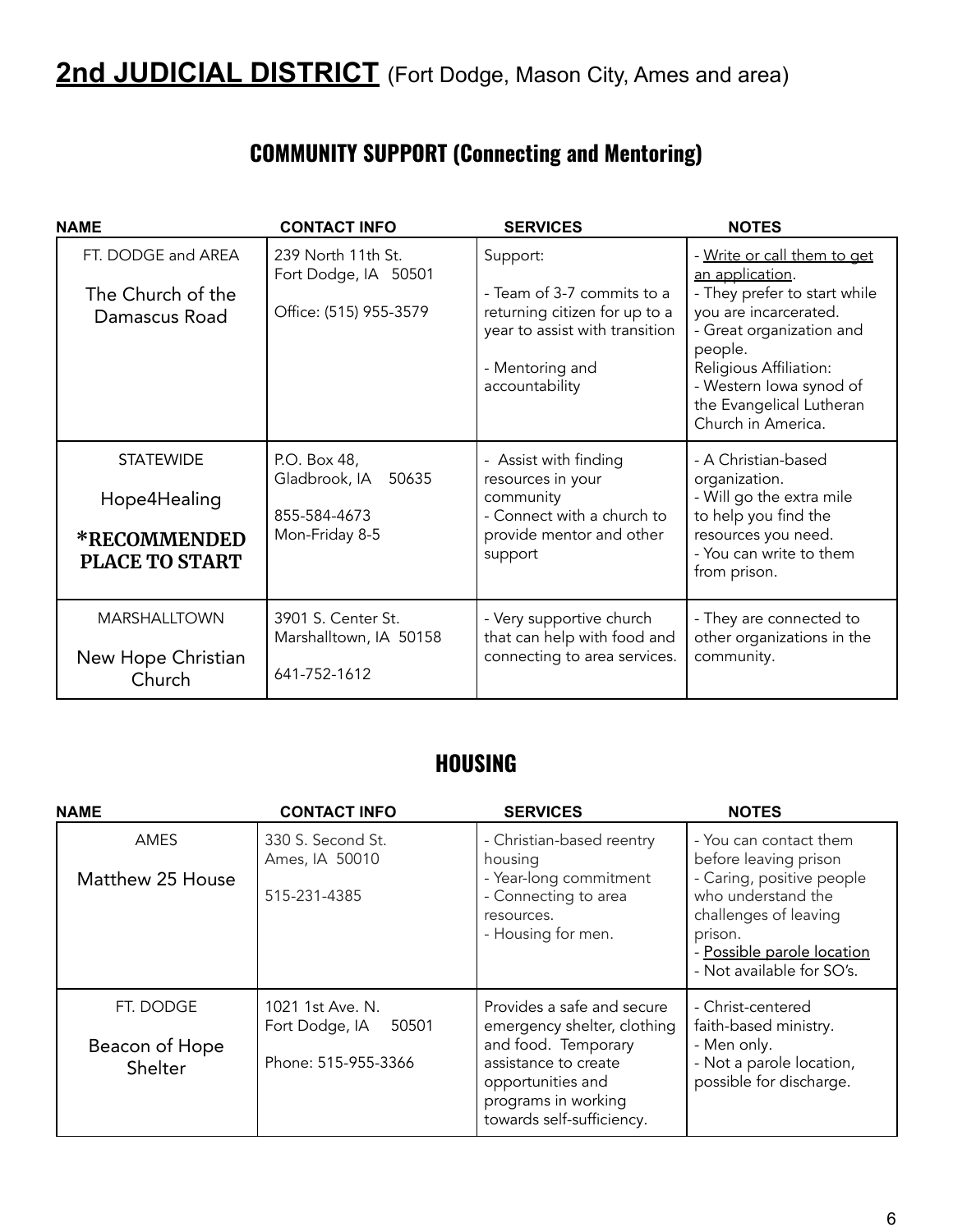| FT. DODGE<br>Lotus Community<br>Project                                                               | PO Box 1654<br>Fort Dodge, IA 50501<br>$(515) 571 - 8802$                                                                              | - Emergency shelter<br>- Personal development<br>and life coaching<br>- Peer Support                                                                                     | - For women only.<br>(Children also)<br>- Possible parole location<br>- Not available for SO's.                                           |
|-------------------------------------------------------------------------------------------------------|----------------------------------------------------------------------------------------------------------------------------------------|--------------------------------------------------------------------------------------------------------------------------------------------------------------------------|-------------------------------------------------------------------------------------------------------------------------------------------|
| FT. DODGE<br><b>Gateway to Discovery</b>                                                              | <b>PO Box 432</b><br>Fort Dodge, IA 50501<br>(515) 302-8162<br>https://hopesweethope.org<br>Angela Fisher:<br>Angela@hopesweethope.org | Two-year residential<br>program for women<br>struggling with addiction<br>and trauma.<br>- Housing, Therapy,<br>Healthcare, Job training,<br>Opportunities for education | - Faith-based.<br>- Possible parole location.<br>- Women only.<br>Also at:<br>1900 5th Ave. South<br>Fort Dodge, IA 50501<br>515-302-8016 |
| <b>MASON CITY</b><br>On Common Ground<br>Ministries/In Faith<br>*RECOMMENDED<br><b>PLACE TO START</b> | Contact: Ken Quintus<br>PO Box 32<br>Garner, IA 50438<br>641-430-4536                                                                  | - Transitional housing for<br>men.<br>- Safe and sober living.<br>- Support groups available.<br>- Will work with you on your<br>first month.                            | - Faith-based.<br>- Welcoming and positive<br>- Possible parole location<br>- Not available for SO's.<br>- Can contact from prison        |
| <b>MASON CITY</b><br>Living Free<br><b>*RECOMMENDED</b><br><b>PLACE TO START</b>                      | 124 W. State St.<br>Mason City, IA<br>50401<br>641-423-6793                                                                            | - Residential facility for<br>women.<br>- Connect with area<br>resources.<br>- 12-step based.<br>- Mentors available.<br>- Christian counseline                          | - Faith-based.<br>- Can contact from prison.<br>- Celebrate Recovery                                                                      |
| <b>MASON CITY</b><br>Northern Lights<br>Alliance for the<br>Homeless                                  | 202 1st Street NW<br>Mason City, IA<br>50401<br>641-423-5920                                                                           | - Men's and women's<br>shelter.<br>- Children allowed at<br>women's shelter.<br>- Will help you connect with<br>area resources.                                          | - Sober transitional housing<br>- Can contact before<br>leaving prison.<br>- Not a parole location,<br>possible for discharge.            |

| <b>NAME</b>                     | <b>CONTACT INFO</b>                                                            | <b>SERVICES</b>                                                                                                                                                       | <b>NOTES</b>                                                                                                                                                          |
|---------------------------------|--------------------------------------------------------------------------------|-----------------------------------------------------------------------------------------------------------------------------------------------------------------------|-----------------------------------------------------------------------------------------------------------------------------------------------------------------------|
| AMES<br><b>lowaWORKS Center</b> | Attn: Operation Manager<br>903 Lincoln Way<br>Ames, IA 50010<br>(515) 725-5495 | <b>IWD (lowaWORKS)</b><br>provides help with resumes,<br>job applications,<br>training/education and<br>more.<br>- Have computers, job<br>listings and staff to help. | - You can write to them<br>before leaving prison.<br>- Include: your skills/job<br>interests, resume (if you<br>have one) and a little about<br>your work experience. |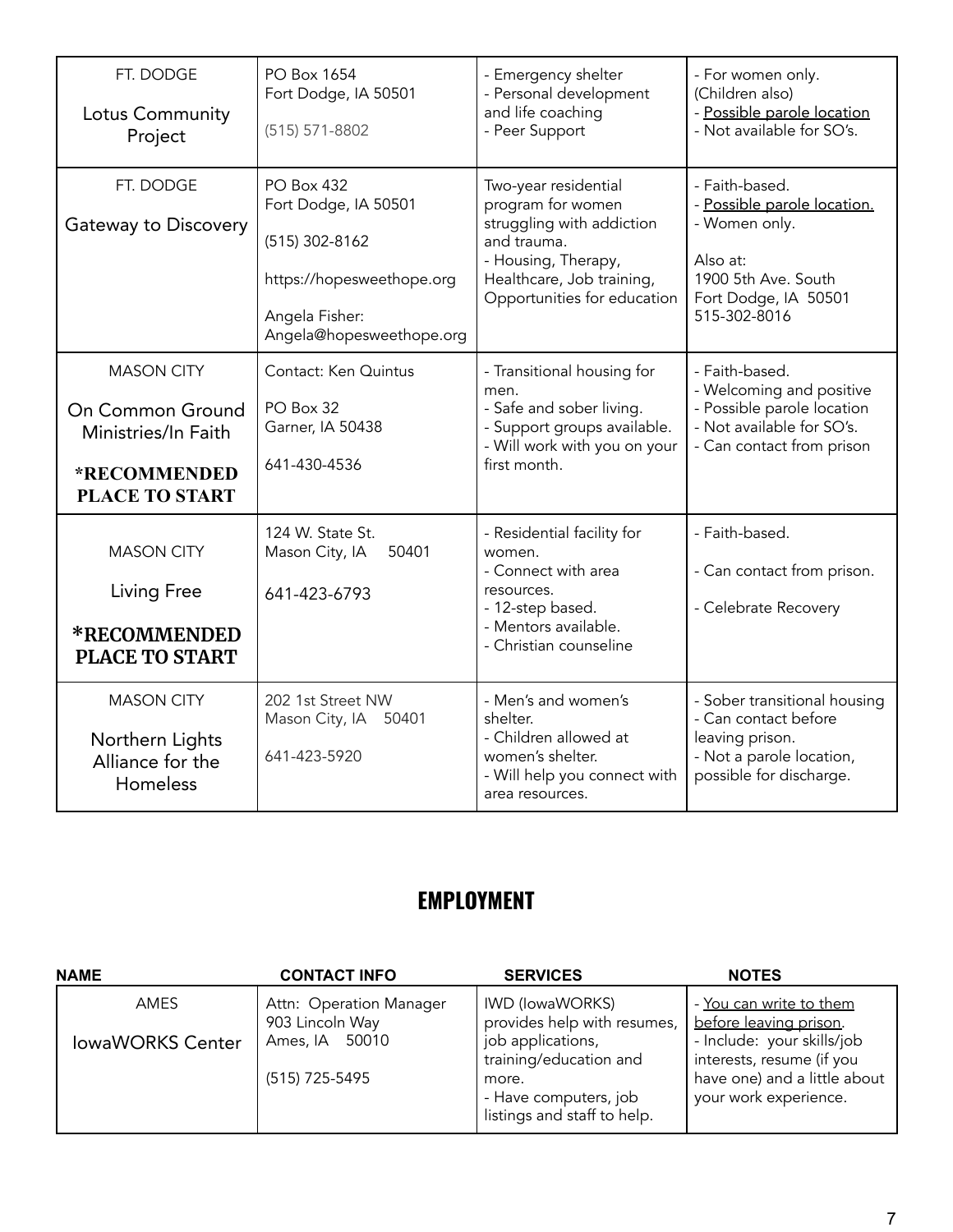| FT. DODGE<br><b>lowaWORKS Center</b>           | Attn: OWDS<br>3 Triton Circle<br>Ft. Dodge, IA 50501<br>$(515) 576 - 3131$<br>Fmail:<br>Region5.Web@iwd.iowa.gov                   | <b>IWD (lowaWORKS)</b><br>provides help with resumes,<br>job applications,<br>training/education and<br>more.<br>- Have computers, job<br>listings and staff to help. | - You can write to them<br>before leaving prison.<br>- Include: your skills/job<br>interests, resume (if you<br>have one) and a little about<br>your work experience. |
|------------------------------------------------|------------------------------------------------------------------------------------------------------------------------------------|-----------------------------------------------------------------------------------------------------------------------------------------------------------------------|-----------------------------------------------------------------------------------------------------------------------------------------------------------------------|
| <b>MARSHALLTOWN</b><br><b>lowaWORKS Center</b> | Attn: Operations Manager<br>204 1/2 W. State St.<br>Marshalltown, IA 50158<br>(641) 754-1400<br>Email:<br>Region6.Web@iwd.iowa.gov | <b>IWD (lowaWORKS)</b><br>provides help with resumes,<br>job applications,<br>education/training and<br>more.<br>- Have computers, job<br>listings and staff to help. | - You can write to them<br>before leaving prison.<br>- Include: your skills/job<br>interests, resume (if you<br>have one) and a little about<br>your work experience. |
| <b>MASON CITY</b><br><b>lowaWORKS Center</b>   | Attn: Operation Manager<br>600 S. Pierce Ave<br>Mason City, IA 50401<br>(641) 422-1524<br>Fmail:<br>Region2.Web@iwd.iowa.gov       | <b>IWD (lowaWORKS)</b><br>provides help with resumes,<br>job applications,<br>training/education and<br>more.<br>- Have computers, job<br>listings and staff to help. | - You can write to them<br>before leaving prison.<br>- Include: your skills/job<br>interests, resume (if you<br>have one) and a little about<br>your work experience. |

| <b>NAME</b>                                                                 | <b>CONTACT INFO</b>                                  | <b>SERVICES</b>                                                                                                                                                                | <b>NOTES</b>                                                                 |
|-----------------------------------------------------------------------------|------------------------------------------------------|--------------------------------------------------------------------------------------------------------------------------------------------------------------------------------|------------------------------------------------------------------------------|
| AMES<br><b>Primary Health Care</b><br>*RECOMMENDED<br><b>PLACE TO START</b> | 3510 Lincoln Way<br>Ames, IA 50014<br>515-232-0628   | - Health care services<br>including mental health and<br>substance use.<br>- Can help find a primary<br>care physician<br>- Can help with housing,<br>food, clothing and more. | - You can write to them<br>before leaving prison.<br>- Sliding scale fee.    |
| <b>CARROLL</b><br>New Opportunities<br>*RECOMMENDED<br>PLACE TO START       | 23751 Hwy 30 E.<br>Carroll, IA 51401<br>712-792-9266 | - Counseling, assessment<br>and referrals for substance<br>use.<br>- Sliding scale fees.<br>- Help with basic needs and<br>connecting to area<br>resources.                    | They serve Audubon,<br>Calhoun, Dallas, Greene,<br>Guthrie and Sac counties. |
| FT. DODGE<br>Community and Family<br>Resources                              | 211 Ave. MW<br>Fort Dodge, IA 50501<br>515-576-7261  | Counseling & Therapy<br>Substance use treatment:<br>- Inpatient<br>- Outpatient<br>- Transitional housing                                                                      | - Possible parole location.<br>- 30-day treatment.                           |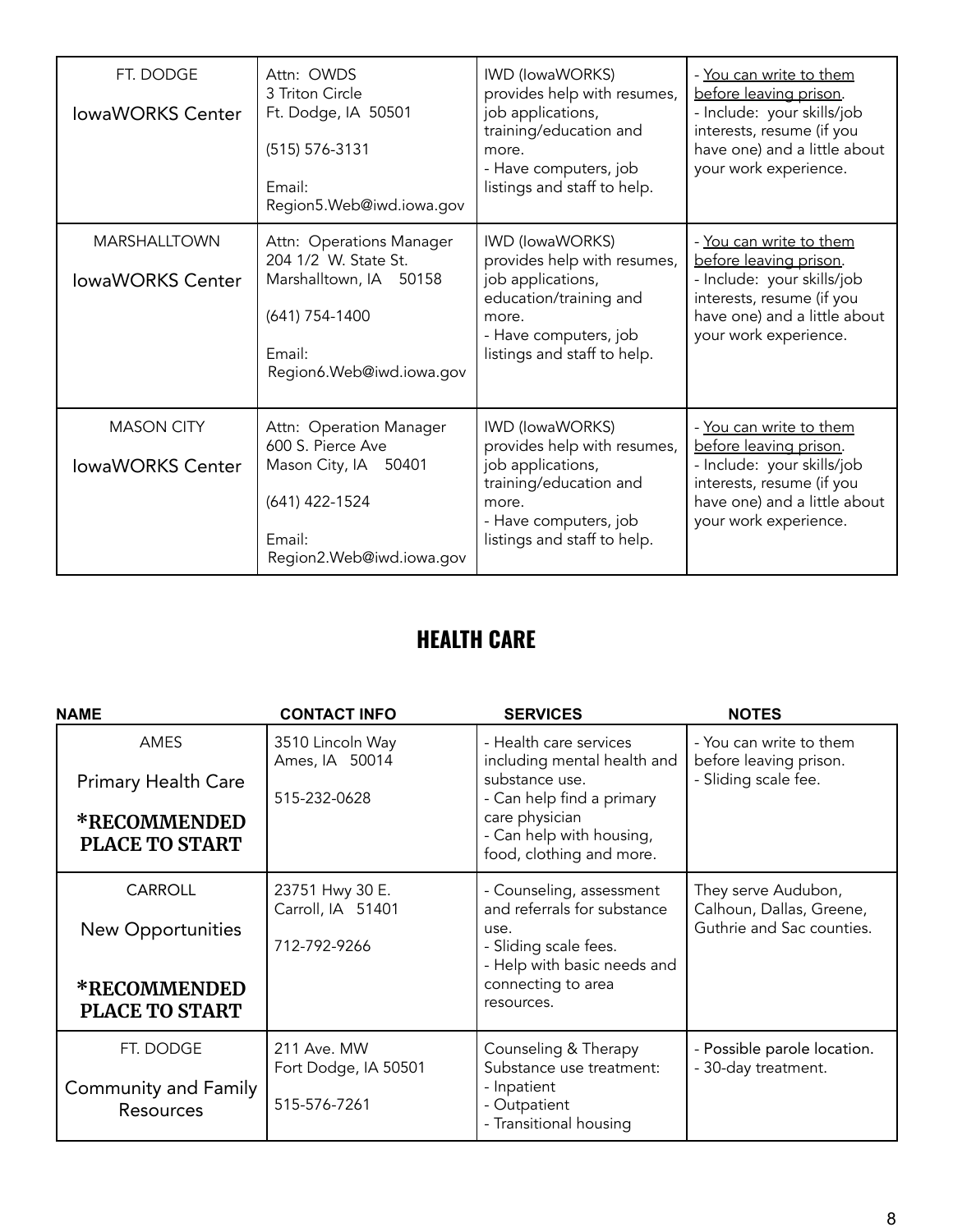| <b>FORT DODGE</b><br><b>Community Health</b><br>Center                                            | 126 N 10th St<br>Fort Dodge, IA 50501<br>$(515) 576 - 6500$        | - Health care services:<br>mental health, substance<br>use, primary care physician,<br>dental.<br>- Will also help connect<br>with other resources. | - You can contact them<br>from prison.<br>- Sliding scale fee.<br>- Positive and supportive. |
|---------------------------------------------------------------------------------------------------|--------------------------------------------------------------------|-----------------------------------------------------------------------------------------------------------------------------------------------------|----------------------------------------------------------------------------------------------|
| <b>MARSHALLTOWN</b><br><b>Primary Health Care</b><br><b>*RECOMMENDED</b><br><b>PLACE TO START</b> | 412 E. Church St.<br>Marshaltown, IA 50158<br>641-753-4021         | - Health care services<br>including mental health and<br>substance use.<br>- Can help find a primary<br>care physician                              | - You can write to them<br>before leaving prison.<br>- Sliding scale fee.                    |
|                                                                                                   |                                                                    | - Can help with housing,<br>food, clothing and more.                                                                                                |                                                                                              |
| MASON CITY, ALGONA<br>FOREST CITY,, CHARLES<br>CITY, HAMPTON                                      | 320 N. Eisenhower Ave.<br>P.O. Box 1338<br>Mason City, IA<br>50402 | health<br>Mental<br>and<br>$\overline{a}$<br>substance abuse treatment.<br>- Both residential and<br>outpatient services.                           | - Sliding scale fee.<br>- County social services can<br>provide assistance.                  |
| Prairie Ridge<br><b>Integrated Behavioral</b><br>Healthcare                                       | Toll free: 866-429-2391<br>www.prairieridge.net                    | - Walk-in hours available.                                                                                                                          |                                                                                              |
| <b>MASON CITY</b><br><b>Community Health</b><br>Center                                            | 404 N Federal Ave<br>Mason City, IA 50401<br>(641) 450-0601        | - Health care services:<br>mental health, substance<br>use, primary care physician,<br>dental.<br>- Will also help connect<br>with other resources. | - You can contact them<br>from prison.<br>- Sliding scale fee.<br>- Positive and supportive. |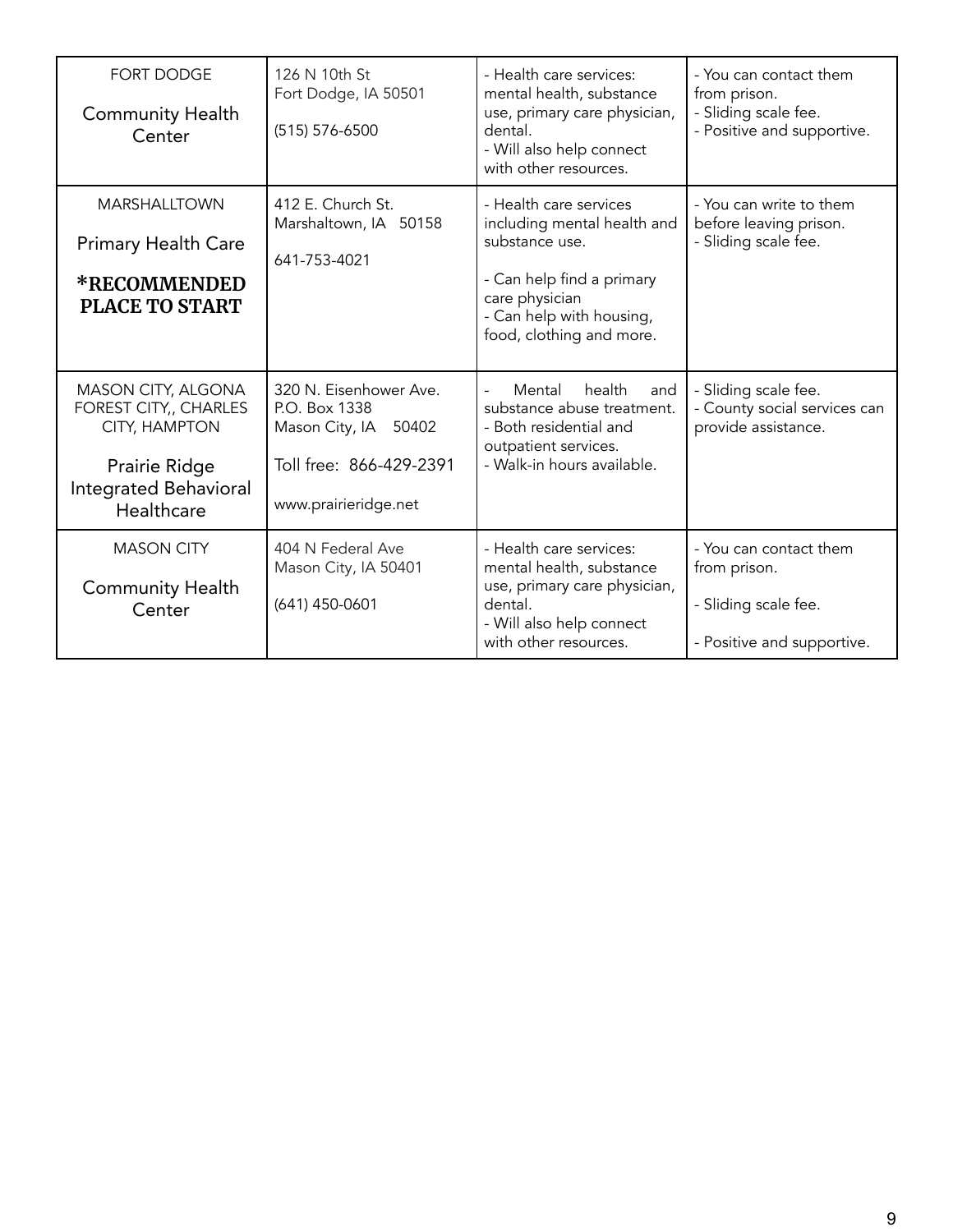# **3rd JUDICIAL DISTRICT** (Sioux City/Spencer and area)

| <b>NAME</b>                                                                                  | <b>CONTACT INFO</b>                                                                                                                                                     | <b>SERVICES</b>                                                                                                                        | <b>NOTES</b>                                                                                                                                                  |
|----------------------------------------------------------------------------------------------|-------------------------------------------------------------------------------------------------------------------------------------------------------------------------|----------------------------------------------------------------------------------------------------------------------------------------|---------------------------------------------------------------------------------------------------------------------------------------------------------------|
| <b>STATEWIDE</b><br>Hope4Healing<br><b>*RECOMMENDED</b><br><b>PLACE TO START</b>             | P.O. Box 48,<br>Gladbrook, IA<br>50635<br>855-584-4673<br>Mon-Friday 8-5                                                                                                | - Assist with finding<br>resources in your<br>community<br>- Connect with a church to<br>provide mentor and other<br>support           | - A Christian-based<br>organization.<br>- Will go the extra mile<br>to help you find the<br>resources you need.<br>- You can write to them<br>from prison.    |
| SIOUX CITY<br>Community Action of<br>Siouxland<br>*RECOMMENDED<br><b>PLACE TO START</b>      | <b>MAIN OFFICE:</b><br>2700 Leech Ave<br>Sioux City, IA 51106<br>712-274-1610<br>800-352-3725<br>SLOAN OFFICE:<br>2711 S. Helen<br>Sioux City, IA 51106<br>712-274-9940 | - Food pantry<br>- Will help connect with<br>area resources<br>- Welcome Home Program<br>to help with finding<br>housing.              | - Great place to find help<br>when first starting back                                                                                                        |
| SIOUX CITY<br>Sunnybrook<br>Community Church<br><b>*RECOMMENDED</b><br><b>PLACE TO START</b> | 5601 Sunnybrook Dr.<br>Sioux City, IA 51106<br>712-276-5814                                                                                                             | - Very supportive church<br>with a Hope Center that<br>can help with housing,<br>employment, food and<br>more.<br>- Also have mentors. | - You can contact them<br>from prison.<br>- Celebrate Recovery is part<br>of the church.                                                                      |
| <b>SPENCER</b><br><b>Grand Avenue</b><br><b>Community Outreach</b>                           | 605 Grand Ave<br>Spencer, IA 51301<br>(712) 580-4732                                                                                                                    | - Employment help.<br>- Food and clothing<br>distribution.<br>- Free medical and dental<br>clinic.                                     | - This is a warm, welcoming<br>place that also has a coffee<br>shop and restaurant.<br>- Will help connect with<br>area resources.                            |
| <b>SPENCER</b><br>Atlas of Spencer<br>*RECOMMENDED<br><b>PLACE TO START</b>                  | 816 S. Grand Avenue<br>Spencer, IA 51301<br>712-580-3277<br>Write to: PO Box 907<br>Spencer, IA 51301                                                                   | - Mentoring<br>- Resource guidance<br>- Housing (will help you<br>find an apartment)<br>- Faith-based                                  | - They have prison reentry<br>teams to help.<br>- They are connected to<br>many churches.<br>- Willing to go the extra<br>step.<br>- Can contact from prison. |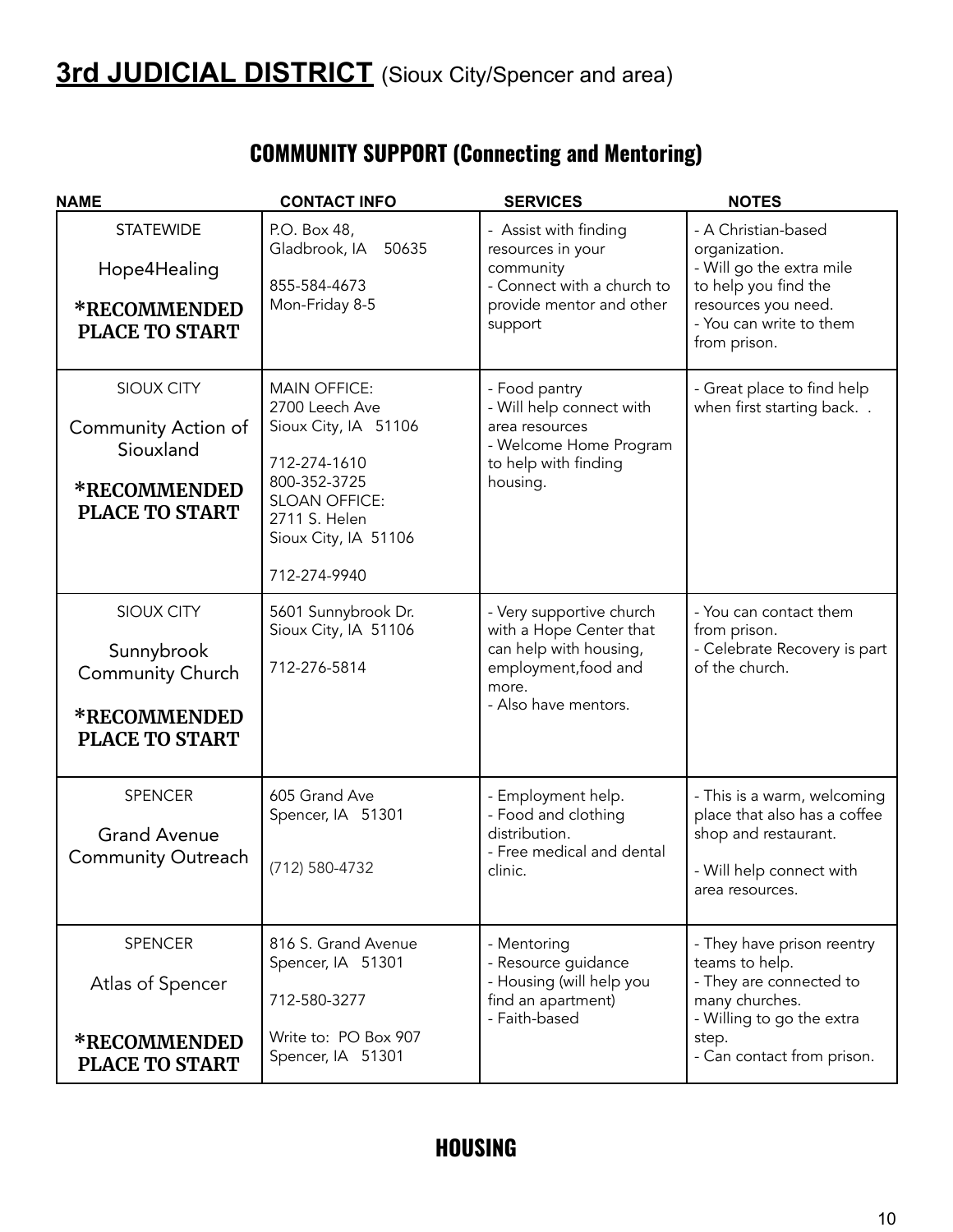| <b>NAME</b>                                                                                      | <b>CONTACT INFO</b>                                                                                                                              | <b>SERVICES</b>                                                                                                                                                   | <b>NOTES</b>                                                                                                                                                                                           |
|--------------------------------------------------------------------------------------------------|--------------------------------------------------------------------------------------------------------------------------------------------------|-------------------------------------------------------------------------------------------------------------------------------------------------------------------|--------------------------------------------------------------------------------------------------------------------------------------------------------------------------------------------------------|
| <b>SIOUX CITY</b><br>Hope Street of<br>Siouxland<br><b>*RECOMMENDED</b><br><b>PLACE TO START</b> | 406 12th Street<br>Sioux City, IA 51105<br>(712) 266-3644<br>Or call Transitional Services:<br>(712) 255-0204                                    | - Sober living home for men<br>- Positive environment.<br>- Will help with<br>employment and<br>connecting with services                                          | - Send letter to address for<br>application and to ask<br>about openings.<br>- Possible parole location<br>- Not available for SO's.<br>- Nice, comfortable<br>housing near downtown<br>and bus lines. |
| SIOUX CITY<br>Oxford House<br>(Nebraska Street)                                                  | 2931 Nebraska St.<br>Sioux City, IA 51104<br>712-224-4546                                                                                        | - Sober, cooperative,<br>self-governing housing<br>option<br>- They can help you<br>connect to area resources.                                                    | - Possible parole location.<br>- A 12-step focused<br>community.<br>- This house is for women<br>only.                                                                                                 |
| SIOUX CITY<br>Oxford House<br>(Douglas House)                                                    | 3217 Cheyenne Blvd.<br>Sioux City, IA 51104<br>712-560-8351                                                                                      | - Sober, cooperative,<br>self-governing housing<br>option.<br>- They can help you<br>connect to area resources.                                                   | - Possible parole location<br>- Not available for SO's.<br>- This house is for men<br>only.<br>- A 12-step focused<br>community.                                                                       |
| SIOUX CITY<br>Oxford House<br>(16th Street)                                                      | 209 16th Street<br>Sioux City, IA 51103<br>712-560-4134                                                                                          | - Sober, cooperative,<br>self-governing housing<br>option.<br>- They can help you<br>connect to area resources.                                                   | - Possible parole location<br>- Not available for SO's.<br>- This house is for men<br>only.<br>- A 12-step focused<br>community.                                                                       |
| SIOUX CITY<br><b>Clare Guest House</b>                                                           | 1918 Douglas Street<br>Sioux City, IA 51104<br>(712) 255-1916<br>http://clareguesthouse.org/<br>Sister Gwen Hennessey<br>glhennessey@hotmail.com | Services for returning<br>women:<br>- 7 temporary housing beds<br>- Support during transition<br>- Mentoring<br>- Assistance in finding<br>housing and employment | - For women only.<br>- Possible parole location.<br>Religious Affiliation:<br>- Sisters of St. Francis<br>Ministry                                                                                     |
| SIOUX CITY<br><b>Gospel Mission</b>                                                              | 500 Bluff St.<br>Sioux City, IA<br>51103<br>712-255-1769<br>paul@thegospelmission.org                                                            | - Shelter for men and<br>women.<br>- Financial planning help.<br>- Employment assistance.<br>- Recovery support.                                                  | - Faith based.<br>- Not available for SO's.<br>- Not a parole location,<br>possible for discharge.                                                                                                     |
| <b>SPIRIT LAKE</b><br>Discovery House                                                            | 1411 Hill Ave.<br>P.O. Box 163<br>Spirit Lake, IA 51360<br>(712) 336-5340                                                                        | Transitional housing (up to<br>6 months) for:<br>Men and women who<br>struggle with substance<br>abuse                                                            | - Christian affiliation.<br>- Not a parole location.<br>Possible for discharge.                                                                                                                        |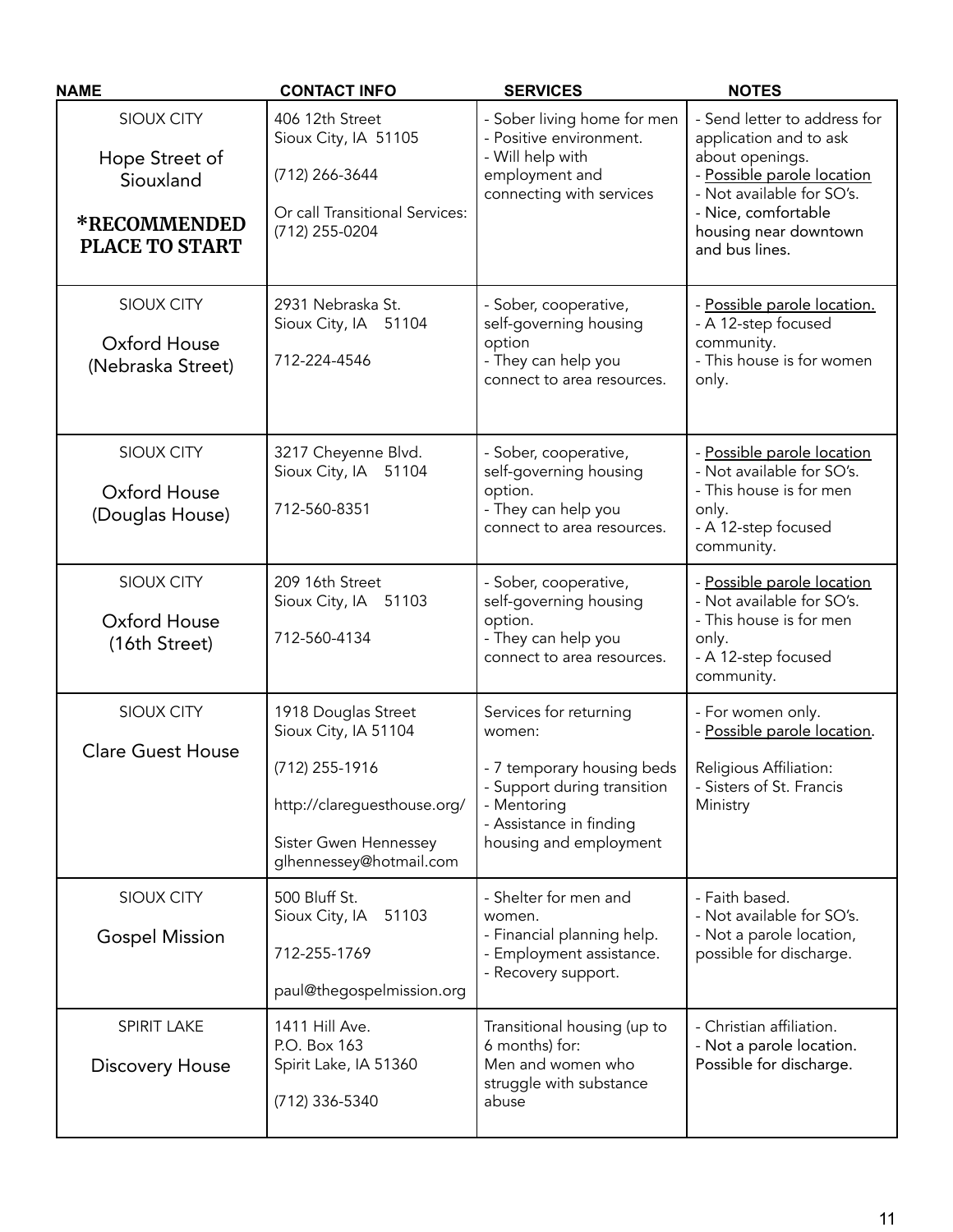| <b>NAME</b>                                          | <b>CONTACT INFO</b>                                                                                                             | <b>SERVICES</b>                                                                                                                                                       | <b>NOTES</b>                                                                                                                                                          |
|------------------------------------------------------|---------------------------------------------------------------------------------------------------------------------------------|-----------------------------------------------------------------------------------------------------------------------------------------------------------------------|-----------------------------------------------------------------------------------------------------------------------------------------------------------------------|
| SIOUX CITY<br>Goodwill of the<br><b>Great Plains</b> | 3100 W. 4th St.<br>Sioux City, IA 51103<br>877-608-7775 or<br>712-258-4511                                                      | - Entry-level jobs                                                                                                                                                    | - Programs support those<br>exiting the justice system.                                                                                                               |
| SIOUX CITY<br><b>IowaWORKS Center</b>                | Attn: Operation Manager<br>2508 4th St.<br>Sioux City, IA 51101<br>(712) 233-9030<br>Email:<br>Region12.Web@iwd.iowa.gov        | <b>IWD (lowaWORKS)</b><br>provides help with<br>resumes, job applications,<br>training/education and<br>more.<br>- Have computers, job<br>listings and staff to help. | - You can write to them<br>before leaving prison.<br>- Include: your skills/job<br>interests, resume (if you<br>have one) and a little about<br>your work experience. |
| <b>SPENCER</b><br><b>lowaWORKS Center</b>            | Attn: Operation Manager<br>217 W Fifth St.<br>Spencer, IA 51301<br>(712) 262-1971<br>Email:<br>Region3and4.Web@iwd.iowa.<br>gov | <b>IWD (lowaWORKS)</b><br>provides help with<br>resumes, job applications,<br>training/education and<br>more.<br>- Have computers, job<br>listings and staff to help. | - You can write to them<br>before leaving prison.<br>- Include: your skills/job<br>interests, resume (if you<br>have one) and a little about<br>your work experience. |

#### **HEALTH CARE**

| <b>NAME</b>                                                                                | <b>CONTACT INFO</b>                                                                          | <b>SERVICES</b>                                                                                                                                                                        | <b>NOTES</b>                                                                                                     |
|--------------------------------------------------------------------------------------------|----------------------------------------------------------------------------------------------|----------------------------------------------------------------------------------------------------------------------------------------------------------------------------------------|------------------------------------------------------------------------------------------------------------------|
| SIOUX CITY, CHEROKEE,<br>DENISON, HARLAN, LE<br>MARS, ONAWA<br>Jackson Recovery<br>Centers | 800 5th St.<br>Sioux City, IA 51101<br>(712) 234-2300<br>https://www.jacksonrecovery<br>.com | Walk-in appointments,<br>assessments, consultation<br>- Women's Center and<br><b>Sanctuary Apartments</b><br>- Inpatient/outpatient<br>- Substance abuse and<br>mental health services | - Sliding scale fees<br>- Accept Medicaid<br>- Available for both men<br>and women<br>- Possible parole location |
| SIOUX CITY<br>Siouxland Community<br>Health<br>*RECOMMENDED<br><b>PLACE TO START</b>       | 1021 Nebraska St.<br>Sioux City, IA 51105<br>712-252-2477                                    | - Health care services:<br>mental health, substance<br>use, primary care physician,<br>dental.<br>- Will also help connect<br>with other resources.                                    | - You can contact them<br>from prison<br>- Sliding scale fee<br>- Positive and supportive                        |
| <b>SIOUX CITY</b><br><b>Transitional Services</b>                                          | 1221 Pierce St.<br>Sioux City, IA 51105<br>712-255-0204                                      | - Mental health care<br>services including<br>substance use.<br>- Will also help connect<br>with other resources.                                                                      | - You can contact them<br>from prison<br>- Sliding scale fee<br>- Positive and supportive                        |

# **4th JUDICIAL DISTRICT** (Council Bluffs and area)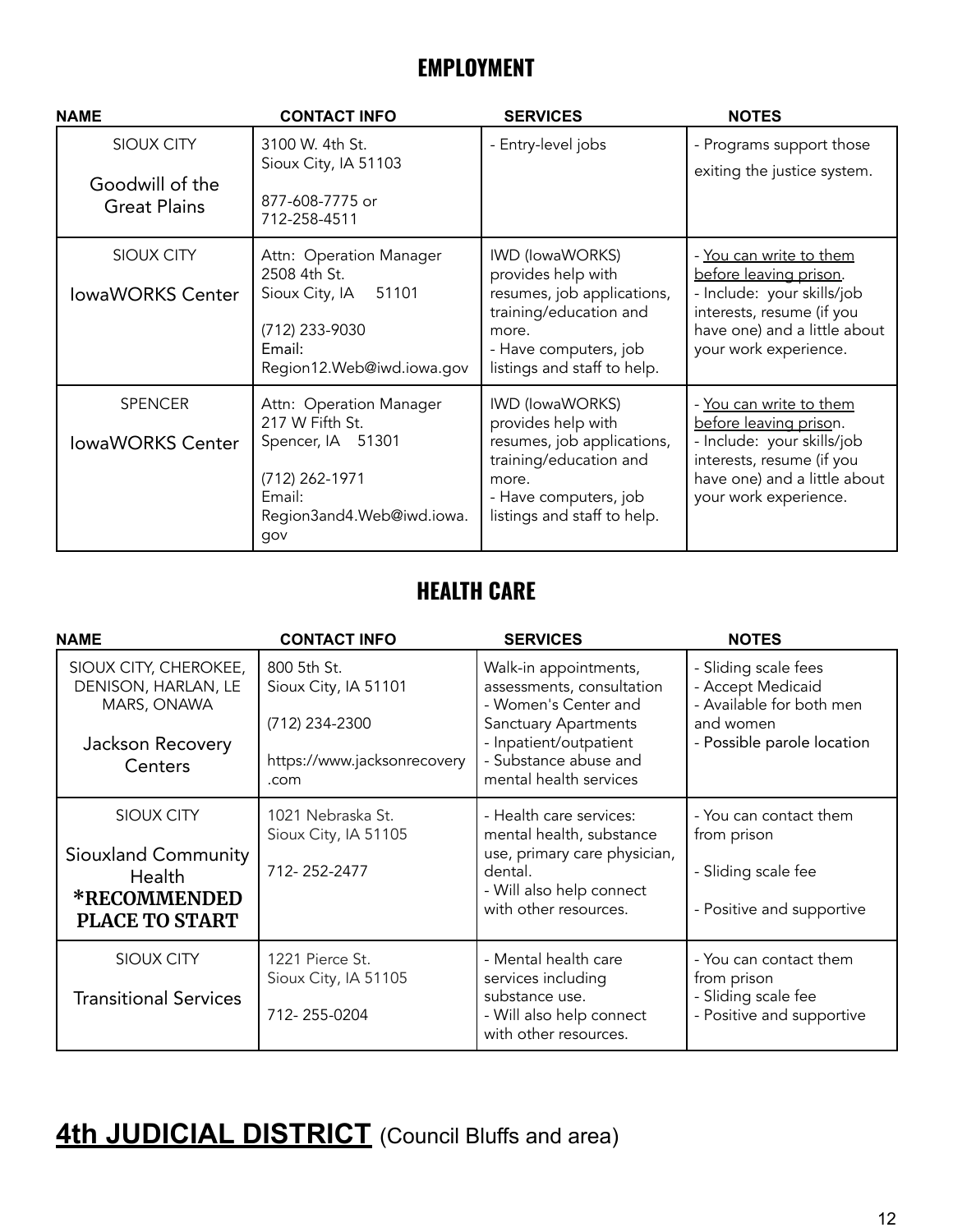# **COMMUNITY SUPPORT (Connecting and Mentoring)**

| <b>NAME</b>                                                                                                                                                                              | <b>CONTACT INFO</b>                                                                                                              | <b>SERVICES</b>                                                                                                                                                                             | <b>NOTES</b>                                                                                                                                               |
|------------------------------------------------------------------------------------------------------------------------------------------------------------------------------------------|----------------------------------------------------------------------------------------------------------------------------------|---------------------------------------------------------------------------------------------------------------------------------------------------------------------------------------------|------------------------------------------------------------------------------------------------------------------------------------------------------------|
| <b>STATEWIDE</b><br>Hope4Healing<br>*RECOMMENDED<br>PLACE TO START                                                                                                                       | P.O. Box 48,<br>Gladbrook, IA<br>50635<br>855-584-4673<br>Mon-Friday 8-5                                                         | - Assist with finding<br>resources in your<br>community<br>- Connect with a church to<br>provide mentor and other<br>support                                                                | - A Christian-based<br>organization.<br>- Will go the extra mile<br>to help you find the<br>resources you need.<br>- You can write to them<br>from prison. |
| CASS, CRAWFORD,<br>FREMONT, MILLS,<br>HARRISON, MONONA,<br>MONTGOMERY, PAGE,<br><b>SHELBY &amp; POTTAWA-</b><br><b>TTOMIE</b> counties<br><b>West Central</b><br><b>Community Action</b> | <b>PO Box 709</b><br>Harlan, Iowa<br>51537<br>Call: (712) 755-5135                                                               | - Food pantry<br>- Assist with connecting to<br>area resources<br>- Clothing and other needs<br>- Employment possibilities.                                                                 | - They have offices in most<br>counties in South/Central<br>Western Iowa<br>- Contact central office to<br>find location in your county                    |
| <b>COUNCIL BLUFFS</b><br>Hope Net<br><b>*RECOMMENDED</b><br><b>PLACE TO START</b>                                                                                                        | 313 Story St.<br>Council Bluffs, IA 51503<br>402 - 321-1313<br>www.hopenetministries.org<br>jstephenshopeaftercare@g<br>mail.com | - Reentry services<br>- Bicycles available<br>- Will assist with locating<br>housing<br>- Winners' Circle is a<br>peer-driven support group<br>of, and for, formerly<br>incarcerated women. | - Women only<br>- Faith based<br>- You can contact them<br>from prison<br>- Very encouraging and<br>supportive                                             |

| <b>NAME</b>                                                                       | <b>CONTACT INFO</b>                                      | <b>SERVICES</b>                                                                                                                                               | <b>NOTES</b>                                                                                                                             |
|-----------------------------------------------------------------------------------|----------------------------------------------------------|---------------------------------------------------------------------------------------------------------------------------------------------------------------|------------------------------------------------------------------------------------------------------------------------------------------|
| <b>COUNCIL BLUFFS</b>                                                             | 634 Willow Ave.<br>Council Bluffs, IA 51501              | - Sober and supportive<br>housing.<br>- 2 houses for men; 1 house                                                                                             | - Faith-based.<br>- Possible parole location<br>- Not available for SO's.                                                                |
| Remnant Fellowship<br><b>*RECOMMENDED</b><br><b>PLACE TO START</b>                | $(712)$ 435-8368<br>sherylbostwick71391@<br>gmail.com    | for women<br>- Cooperative living with<br>on-site support.                                                                                                    | - You can contact them<br>from prison.<br>- Very warm and welcoming<br>environment.                                                      |
| <b>COUNCIL BLUFFS</b><br><b>Heartland Family</b><br>Services - Bridges<br>Program | 600 9th Ave.<br>Council Bluffs, IA 51501<br>712-325-5653 | - Short-term housing<br>available (men and women)<br>- Potential SO availability.<br>- Will help you connect with<br>area resources including<br>health care. | - You can contact them<br>from prison.<br>- Trusting and welcoming<br>environment.<br>- Possible parole location<br>- Some SO's allowed. |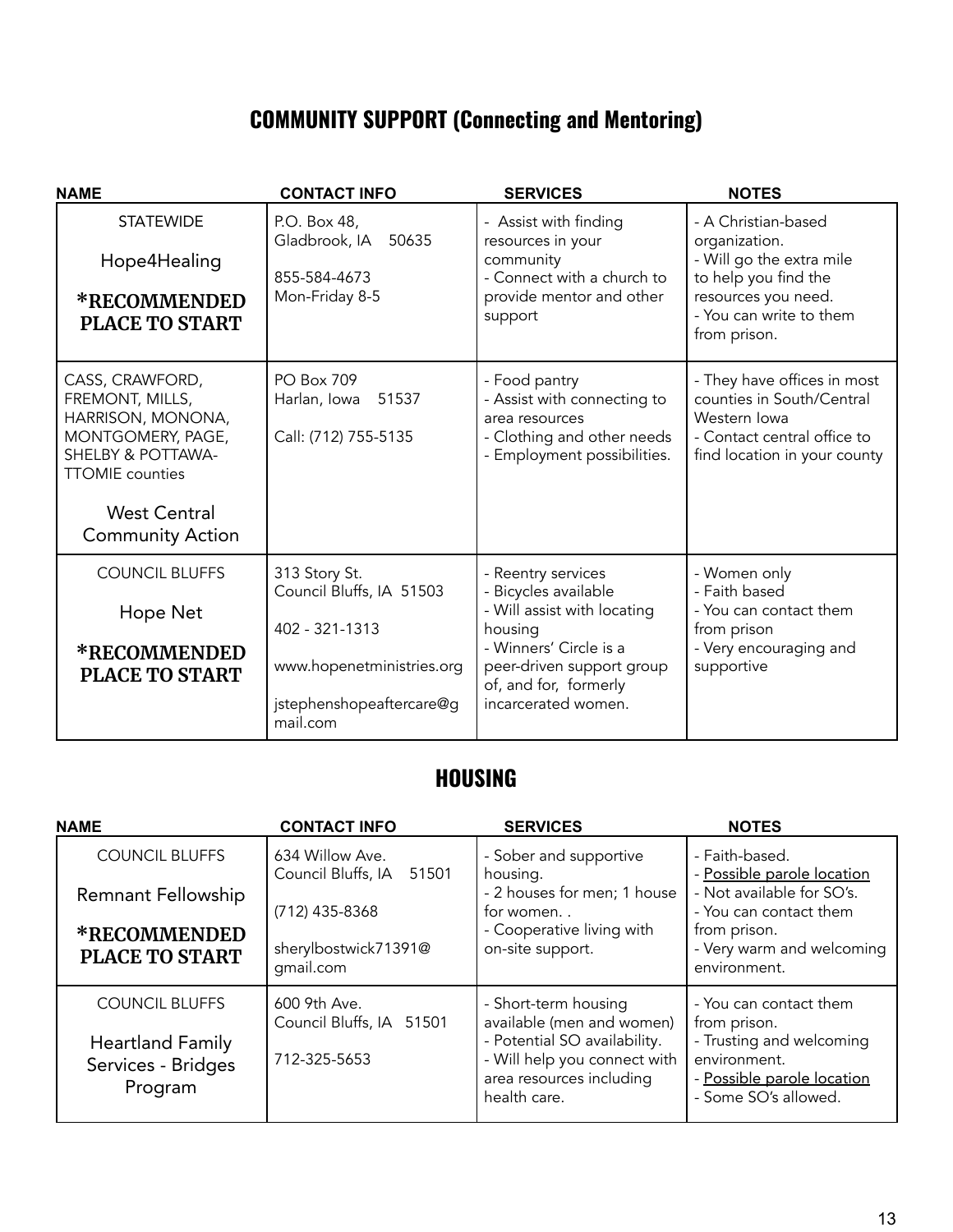| <b>COUNCIL BLUFFS</b><br><b>Heartland Family</b><br>Works                                         | 1722 Avenue C<br>Council Bluffs, IA 51501<br>712-435-5383                                                                          | - Long-term residential<br>substance abuse and<br>mental health program.<br>- Women and children only                                                                                                      | - Need to have ASAM<br>substance abuse<br>evaluation.<br>- Only for those<br>incarcerated less than one<br>year.                                                           |
|---------------------------------------------------------------------------------------------------|------------------------------------------------------------------------------------------------------------------------------------|------------------------------------------------------------------------------------------------------------------------------------------------------------------------------------------------------------|----------------------------------------------------------------------------------------------------------------------------------------------------------------------------|
| <b>COUNCIL BLUFFS</b><br><b>4th District Transitional</b><br>House                                | 901-8th Avenue<br>Council Bluffs, IA 51501<br>Jen.Foltz@iowa.gov                                                                   | - Housing option for men<br>who have a disability.                                                                                                                                                         | - Possible parole location<br>- Available for SO's.<br>- Shared living.                                                                                                    |
| <b>COUNCIL BLUFFS</b><br>Oxford House:<br><b>Loess Hills</b>                                      | 200 S. 1st St.<br>Council Bluffs, IA 51503<br>(712) 355-3232                                                                       | - Sober, cooperative,<br>self-governing housing<br>option.<br>- They can help you<br>connect to area resources.                                                                                            | - Possible parole location<br>- A 12-step focused<br>community.<br>- This house is for women.                                                                              |
| <b>COUNCIL BLUFFS</b><br>Micah House                                                              | 1415 Avenue J<br>Council Bluffs, IA 51501<br>(712) 323-4416<br>http://www.themicahhouse.<br>org/                                   | Emergency shelter for<br>women and families.<br>Also: credit issues,<br>transitional housing,<br>counseling, parenting skills,<br>health services, computer<br>access, financial classes,<br>legal advice. | - If you meet with them,<br>you can access services.<br>- Not always an approved<br>parole location.<br>- Not available for SO's                                           |
| <b>COUNCIL BLUFFS</b><br>Church of Freedom                                                        | 701 S. 4th St.<br>51503<br>Council Bluffs, IA<br>Pastor Bart<br>402-714-3618<br>Pastor Donnie:<br>402-960-2237, or<br>712-256-5558 | - Housing option for men.<br>- 5 beds.<br>- Will help with<br>employment and other area<br>resources.                                                                                                      | - Faith-based.<br>- Men only.<br>- Possible parole location<br>- Not available for SO's.<br>- You can contact them<br>from prison.                                         |
| <b>COUNCIL BLUFFS</b><br><b>Woodspring Suites</b>                                                 | 3541 14th Ave<br>Council Bluffs, IA<br>51501<br>712-388-8000                                                                       | - A hotel that is available<br>for 1-2 months.<br>- Rent must be paid in<br>advance. (\$378/week)                                                                                                          | - Possible parole location<br>- Available for SO's.<br>- Used to be Value Place.<br>- Very expensive.                                                                      |
| <b>COUNCIL BLUFFS</b><br><b>New Visions</b><br>(Timothy House, Joshua<br>House and David's House) | 1435 N. 15th St.<br>Council Bluffs, IA 51501<br>(712) 256-3940<br>www.mohmsplace.org                                               | Men's shelter: 2-year<br>transitional living program,<br>long-term housing,<br>support meetings,<br>counseling staff<br>- Help you connect with<br>area resources.                                         | - You can contact them<br>from prison.<br>- Very welcoming.<br>- Joshua House is a wet<br>shelter.<br>- Won't turn anyone away,<br>but not an approved parole<br>location. |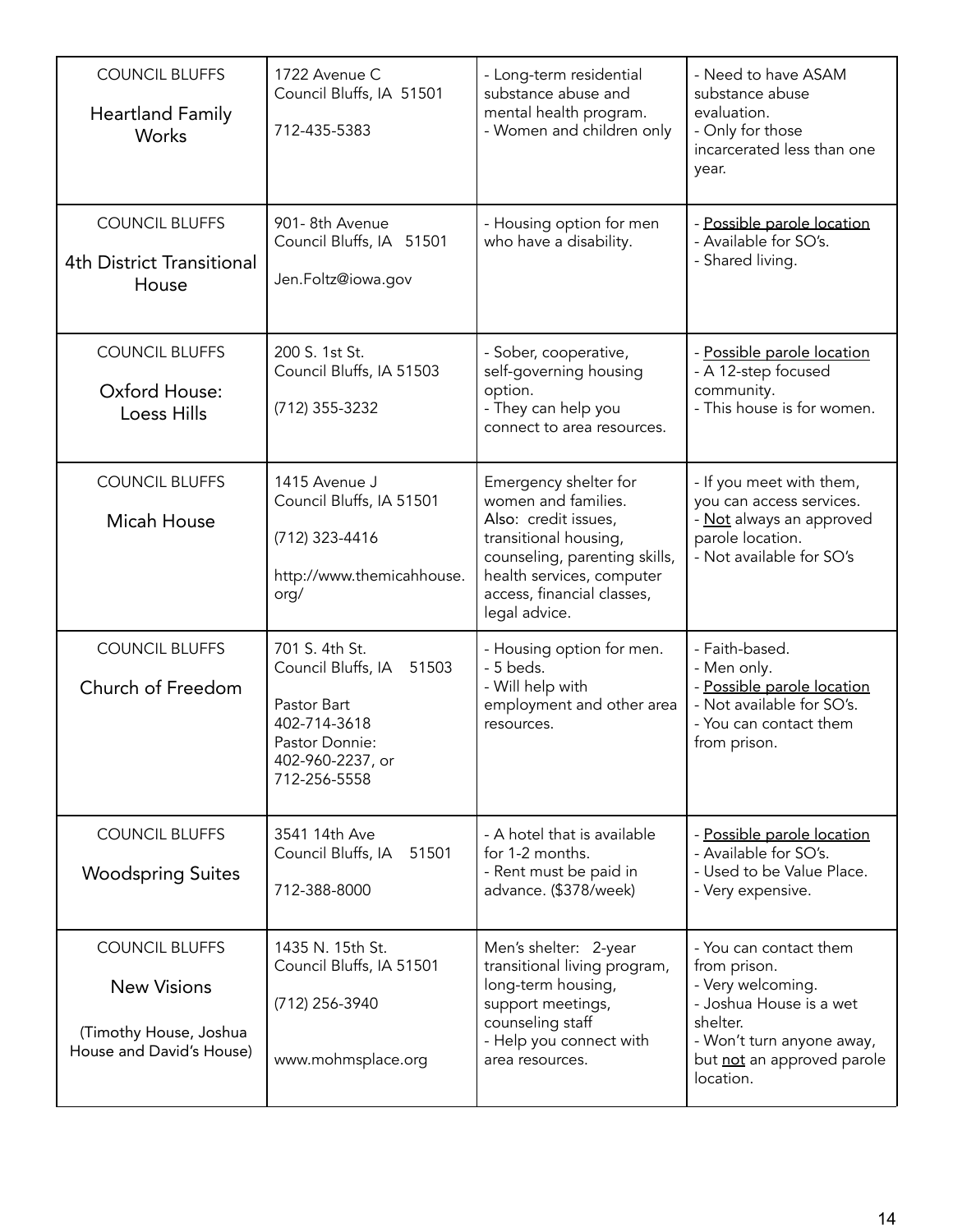| <b>NAME</b>             | <b>CONTACT INFO</b>                       | <b>SERVICES</b>                                      | <b>NOTES</b>                                            |
|-------------------------|-------------------------------------------|------------------------------------------------------|---------------------------------------------------------|
| <b>COUNCIL BLUFFS</b>   | Attn: Operation Manager<br>300 W Broadway | <b>IWD (lowaWORKS)</b><br>provides help with         | - You can write to them<br>before leaving prison.       |
| <b>lowaWORKS Center</b> | Council Bluffs, IA 51503                  | resumes, job applications,<br>training/education and | - Include: your skills/job<br>interests, resume (if you |
|                         | (712) 352-3480                            | more.<br>- Have computers, job                       | have one) and a little about<br>your work experience.   |
|                         | Email:                                    | listings and staff to help.                          |                                                         |
|                         | Region13.Web@iwd.iowa.gov                 |                                                      |                                                         |

| <b>NAME</b>                           | <b>CONTACT INFO</b>                          | <b>SERVICES</b>                                     | <b>NOTES</b>                          |
|---------------------------------------|----------------------------------------------|-----------------------------------------------------|---------------------------------------|
| <b>COUNCIL BLUFFS</b>                 | 902 S. 6th Steet<br>Council Bluffs, IA 51501 | - Health care services:<br>mental health, substance | - You can contact them<br>from prison |
| All Care Health Center                | 712-256-6582                                 | use, primary care physician,<br>dental.             | - Sliding scale fee                   |
| *RECOMMENDED<br><b>PLACE TO START</b> |                                              | - Will also help connect<br>with other resources.   | - Positive and supportive             |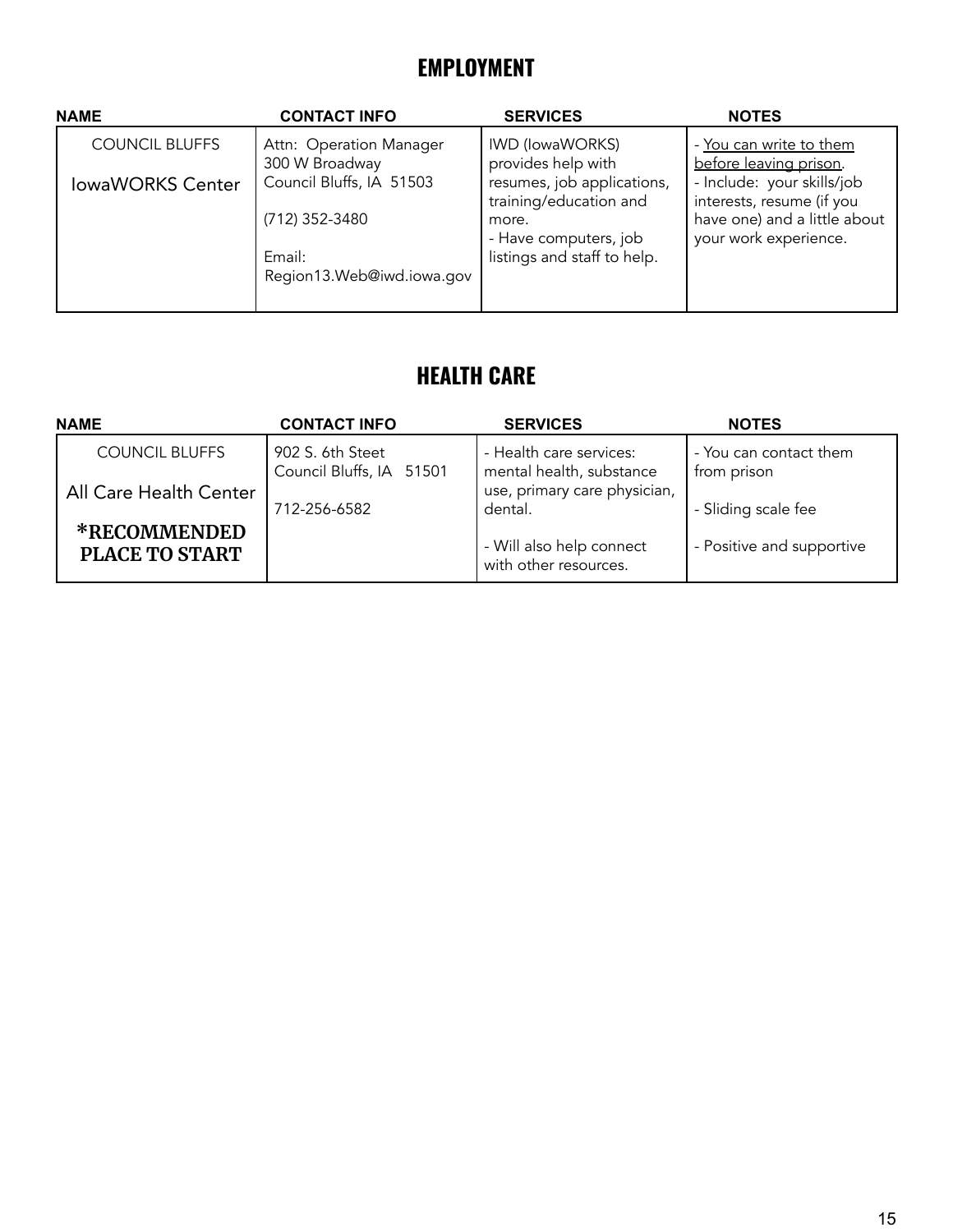## **5th JUDICIAL DISTRICT** (Des Moines, Ames, Newton and area)

| <b>NAME</b>                                                                                     | <b>CONTACT INFO</b>                                                                                               | <b>SERVICES</b>                                                                                                                                                   | <b>NOTES</b>                                                                                                                                                             |
|-------------------------------------------------------------------------------------------------|-------------------------------------------------------------------------------------------------------------------|-------------------------------------------------------------------------------------------------------------------------------------------------------------------|--------------------------------------------------------------------------------------------------------------------------------------------------------------------------|
| <b>STATEWIDE</b><br>Hope4Healing<br><b>*RECOMMENDED</b><br><b>PLACE TO START</b>                | P.O. Box 48,<br>Gladbrook, IA<br>50635<br>855-584-4673<br>Mon-Friday 8-5                                          | - Assist with finding<br>resources in your<br>community<br>- Help you connect with a<br>church to provide<br>mentoring and other<br>support                       | - A Christian-based<br>organization.<br>- Will go the extra mile<br>to help you find the<br>resources you need.<br>- You can write to them<br>from prison.               |
| <b>DES MOINES</b><br>Society of St. Vincent<br>de Paul<br>*RECOMMENDED<br><b>PLACE TO START</b> | % Randi Radosevich<br>1426 6th Ave.<br>Des Moines, IA 50314<br>(515) 282-8327<br>resourcedirector@svdpdsm.<br>org | - Reentry resources<br>including employment.<br>- Food pantry, clothing,<br>and furniture<br>- Will help connect with<br>area resources                           | - They understand the<br>challenge of reentry.<br>- Nobody turned away.<br>- You can write to them<br>from prison.<br>- Mentoring available for<br>those in the program. |
| <b>DES MOINES</b><br><b>Urban Dreams</b>                                                        | 601 Forest Ave.<br>Des Moines, 50314<br>515-288-4742                                                              | - Employment preparation<br>- Internet/phone available.<br>- Substance use and mental<br>health support.<br>- FAFSA prep/academic<br>counseling and registration. | - Positive and encouraging<br>people.<br>- Can contact before<br>leaving prison.<br>- Help connect with area<br>resources.                                               |
| <b>DES MOINES</b><br><b>Creative Visions</b><br>(Ex-Offender & Family<br>Reunification Program) | 1343 13th St<br>Des Moines, IA 50314<br>(515) 244-4003<br>Ako Abdul-Samad (director)                              | - Provides employment<br>support for people who<br>have been to prison and<br>others.                                                                             | Also have food pantry,<br>education programs and<br>other assistance.                                                                                                    |
| <b>DES MOINES</b><br>Celebrate Recovery                                                         | 925 Jordan Creek Pkwy.<br>West Des Moines, IA 50266<br>515-222-1520                                               | - Supportive people<br>- Weekly meetings that<br>provides a healing, healthy<br>environment for adults<br>affected by hurts,<br>hang-ups, and habits.             | - Christian-based recovery<br>program.<br>- You can contact them<br>from prison.                                                                                         |
| <b>DES MOINES</b><br>Des Moines Catholic<br>Worker                                              | <b>Bishop Dingman House</b><br>(Drop-In Center)<br>1310 7th St.<br>Des Moines, IA 50314<br>(515) 214-1030         | - Showers are available the<br>first two hours the house is<br>open<br>-Clothing, food, toiletries<br>- A phone is available.<br>- Can receive mail here.         | You don't have to be<br>Catholic.                                                                                                                                        |
| <b>DES MOINES</b><br>Evelyn K. Davis Center<br>for Working Families                             | 1171 7th St.<br>Des Moines, IA 50314<br>(515) 697-7700                                                            | - Job search, interview<br>prep, certificate training,<br>resume, job placement,<br>Adult Education, FASFA,<br>credit repair and EITC.                            | Offers fatherhood course<br>geared (in part) toward<br>formerly incarcerated<br>fathers.                                                                                 |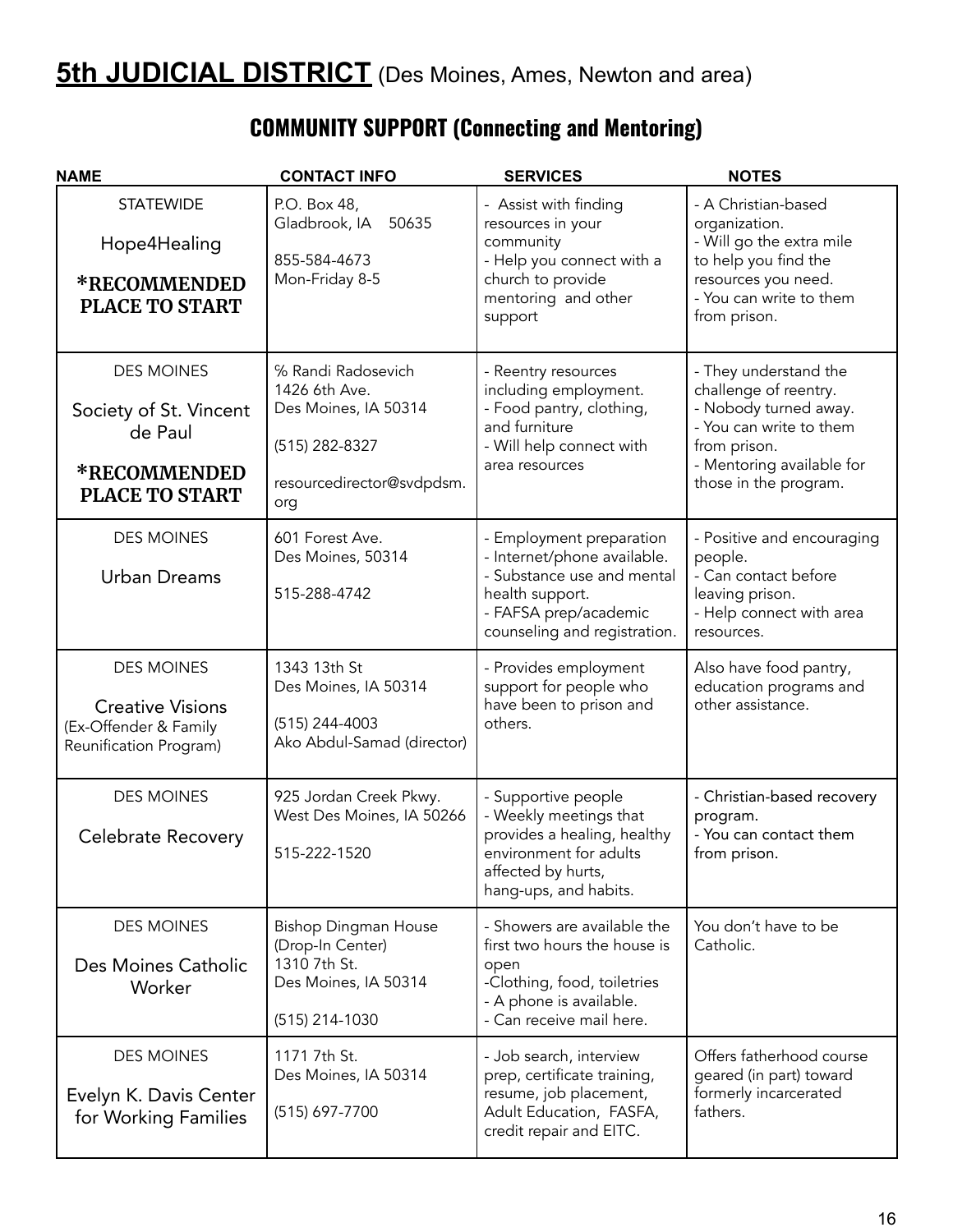| <b>DES MOINES</b><br>Plymouth Church of<br>Christ    | 4126 Ingersoll Ave.<br>Des Moines, IA 50312<br>515-255-3149 | "Transition from Prison"<br>Ministry Program has<br>mentors to assist with your<br>reentry. | - Very supportive group<br>that can help you rebuild<br>your life.<br>- You can contact them<br>from prison. |
|------------------------------------------------------|-------------------------------------------------------------|---------------------------------------------------------------------------------------------|--------------------------------------------------------------------------------------------------------------|
| <b>OSKALOOSA</b><br><b>SIEDA Community</b><br>Action | 114 N. Market St.<br>Oskaloosa, IA 52577<br>641-673-8758    | - Food pantry<br>- Resource guide<br>- Housing assistance<br>including list of apartments   | - Will help with connecting<br>to area resources.                                                            |

| <b>NAME</b>                                | <b>CONTACT INFO</b>                                                                                                            | <b>SERVICES</b>                                                                                                                                                                               | <b>NOTES</b>                                                                                                                                            |
|--------------------------------------------|--------------------------------------------------------------------------------------------------------------------------------|-----------------------------------------------------------------------------------------------------------------------------------------------------------------------------------------------|---------------------------------------------------------------------------------------------------------------------------------------------------------|
| <b>COLFAX</b><br><b>Teen Challenge</b>     | 900 N. League Road<br>Colfax, IA 50054<br>(800) 718-8804<br>www.tcmid.org                                                      | - Year-long faith-based<br>residential program.<br>- Includes mentoring and<br>classes.                                                                                                       | - Open to both men and<br>women. (over 18-yrs)<br>- Possible parole location<br>- Not available for SO's.                                               |
| <b>DES MOINES</b><br>Kingdom Living        | Mailing address:<br>763 S. 60th Ave E<br>Newton, IA 50208<br>www.kingdomlivingia.com                                           | - Safe, structured, peaceful,<br>happy sober living<br>- Very supportive and<br>welcoming.<br>- 5 houses in Des Moines<br>for men and women.                                                  | - Faith-based.<br>- Not available for SO's.<br>- Possible parole location<br>- Excellent organization and<br>great people.<br>- 12 Step based recovery. |
| <b>DES MOINES</b><br><b>Freedom Houses</b> | Deb Theeler<br>(515) 402--6909                                                                                                 | - Transitional housing for<br>men and women (two<br>houses for men, two houses<br>for women)                                                                                                  | - Possible parole location<br>- Contact before leaving<br>prison if possible.<br>- Great people.<br>- Not available for SO's.                           |
| <b>DES MOINES</b><br>Beacon of Life        | 1717 Woodland Ave.<br>Des Moines, IA 50309<br>(515) 244-4713<br>www.beaconoflifedm.org<br>Director: Melissa Vine (MA,<br>LMHC) | - Base and additional<br>housing (6-24 month)<br>program:<br>- health & wellness<br>- financial empowerment<br>- employment<br>- recovery                                                     | - For women and those<br>who identify as women.<br>- Positive and encouraging<br>people.<br>- Trauma-informed and<br>equity-centered                    |
| <b>DES MOINES</b><br>Hope Ministries       | <b>Hope Ministries</b><br>P.O. Box 862<br>Des Moines, IA 50304<br>(515) 265-7272<br>Email: info@hopeiowa.org                   | - Shelter (both crisis and<br>long-term) and meals<br>- low-cost, good-quality<br>clothing, household goods,<br>shoes, furniture<br>- substance use counseling<br>- GED & life skills classes | Bethel Mission: men's<br>shelter (1310 6th Ave)<br>Door of Faith: For Men<br>- Possible parole location<br>- Certain SO's allowed.                      |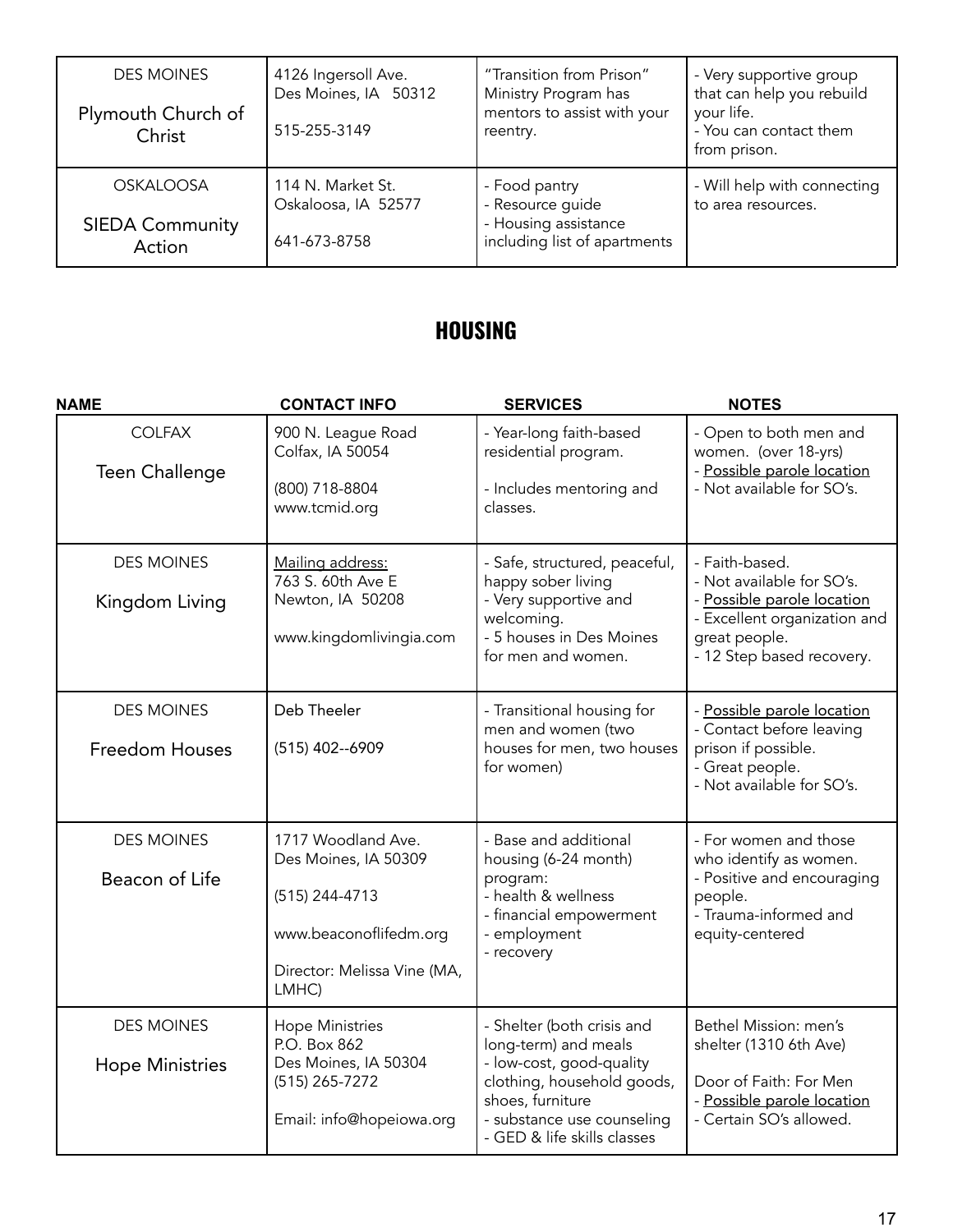|                                                                                                                           | Services for women:<br>515-264-0144<br>Services for men:<br>515-244-5445                                                          | - nutrition/health<br>counseling<br>- work skills training and<br>business practicum                                                                                                                                  | - Hope Center for Women<br>and Children: short-term<br>shelter and long-term life<br>recovery.                                                                                                                                        |
|---------------------------------------------------------------------------------------------------------------------------|-----------------------------------------------------------------------------------------------------------------------------------|-----------------------------------------------------------------------------------------------------------------------------------------------------------------------------------------------------------------------|---------------------------------------------------------------------------------------------------------------------------------------------------------------------------------------------------------------------------------------|
| <b>DES MOINES</b><br><b>Discovery House</b>                                                                               | Mailing address:<br>Ken Silver<br>4745 Estero Blvd. #201<br>Ft. Myers Beach, FL 33931<br>515-499-6486                             | - Transitional housing for<br>men. (3 houses)<br>- Recovery support.<br>- Faith based.<br>- Need to have<br>employment set up.                                                                                        | - Possible parole location<br>- Very positive group who<br>understands the challenge<br>of reentry.<br>- Write letter stating your<br>situation and employment.<br>- Not available for SO's.                                          |
| <b>DES MOINES</b><br><b>Central Iowa Shelter</b><br>and Services<br><b>*RECOMMENDED</b><br><b>PLACE TO START</b>          | 1420 Mulberry Street<br>Des Moines, IA 50309<br>(515) 284-5719<br>(515) 883-1692<br>Email:<br>director@centraliowashelter<br>.org | - Temporary housing (90<br>day)<br>- Recovery and mental<br>health staff.<br>- Job training program<br>(Kitchen, janitorial, garden)<br>- Health care available                                                       | - Nobody turned away.<br>- Good place to get started<br>while finding housing.<br>- Possible parole location.                                                                                                                         |
| <b>DES MOINES</b><br>Harbor of Hope<br>Alcohol & Substance Abuse<br>Recovery House<br><b>*RECOMMENDED</b><br>FOR AA INFO. | 3650 Cottage Grove Ave.<br>Des Moines, IA 50311<br>(515) 244-0370<br>Contact: Joe Byrkett                                         | Recovery assistance:<br>- Education<br>- Employment<br>- Financial training<br>- Reconnecting to family<br>and friends<br>- Physical and mental<br>health                                                             | Residents are required to<br>stay a minimum of six<br>months and allowed to stay<br>a maximum of two years.<br>All residents are required to<br>pay \$550/a month rent.<br>- Possible parole location. -<br>- Not available for SO's. |
| <b>DES MOINES</b><br>House of Mercy                                                                                       | 1409 Clark St.<br>Des Moines, IA 50314<br>(515) 643-6500<br>Rebecca Peterson:<br>rpeterson@mercydesmoine<br>s.org                 | Residential substance<br>abuse and mental health<br>treatment, housing,<br>transportation, behavioral<br>therapy, family therapy,<br>relapse prevention, support<br>groups, education,<br>employment, skill training. | - Women and families only.<br>- Very supportive<br>community.<br>- Childcare and support.<br>- Possible parole location.<br>- Outpatient treatment for<br>men and women.<br>- Not available for SO's.                                 |
| <b>DES MOINES</b><br>Harvest Academy                                                                                      | 8769 G24 Hwy<br>Indianola, IA<br>50125<br>515-423-0004                                                                            | - 2+ year residential<br>program for men.<br>- Therapeutic community<br>designed to help overcome<br>barriers.<br>- Peer support.<br>- Shared housing (bunk<br>beds)                                                  | - Not available for SO's.<br>- Possible parole location<br>- Job training and<br>employment                                                                                                                                           |
| <b>DES MOINES</b><br>Patron Hands                                                                                         | 1612 Forest Avenue<br>Des Moines, IA 50314<br>Contact: Edwin Daye at<br>515-822-0076                                              | - Housing for men<br>- Community involvement<br>and engagement<br>- Fatherhood group                                                                                                                                  | - Not available for SO's.<br>- Focused on being good<br>fathers.<br>- Possible parole location.                                                                                                                                       |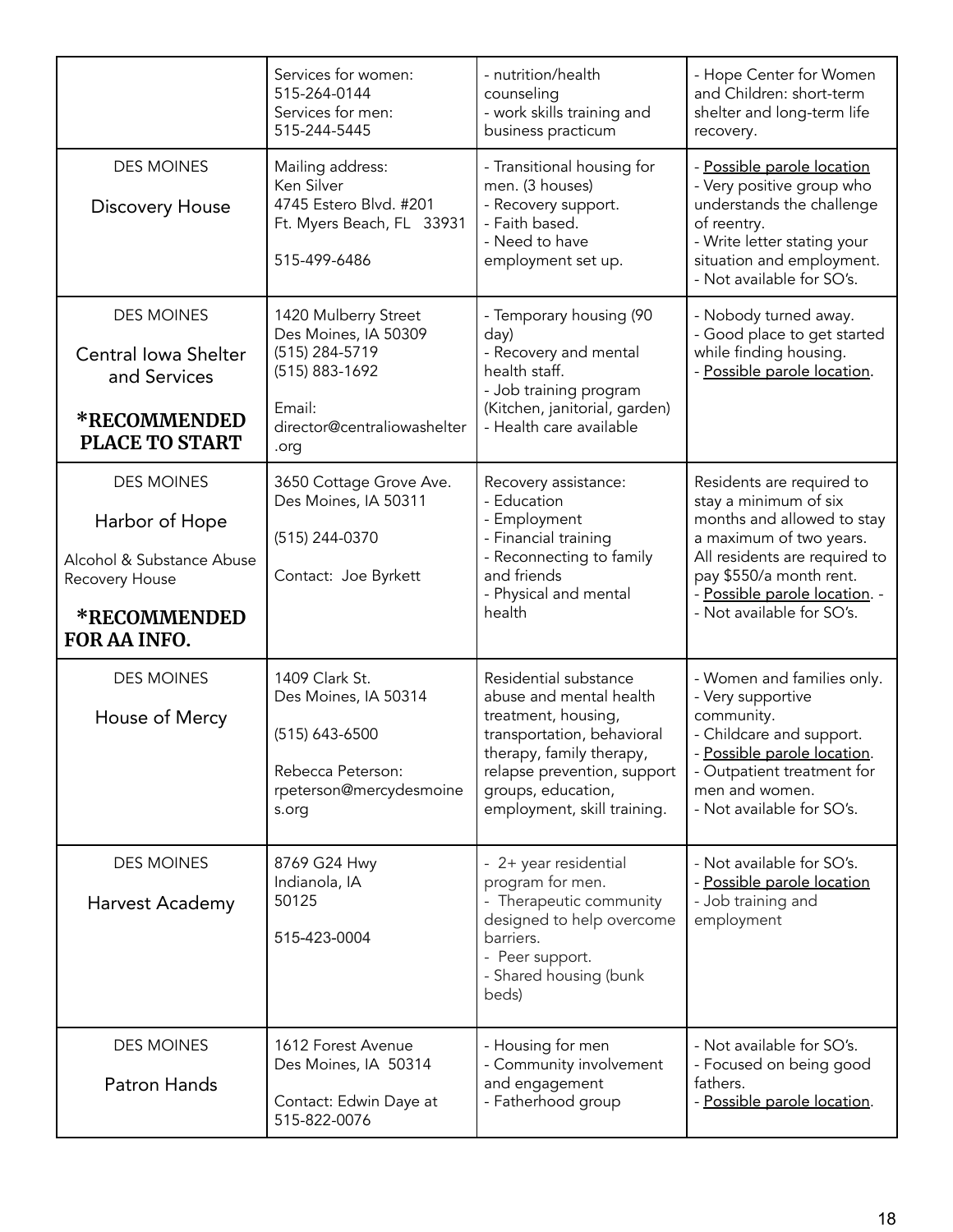| <b>DES MOINES</b><br>Dad's with Purpose                                                      | 1615 Arlington<br>Des Moines, IA 50314<br>515-339-1210 Keith Meeks                                                   | - Sober-living house<br>- Focused on being good<br>fathers.                                                                                                                     | - Have 24 beds.<br>- Not available for SO's.<br>- Possible parole location.                                                                                                                   |
|----------------------------------------------------------------------------------------------|----------------------------------------------------------------------------------------------------------------------|---------------------------------------------------------------------------------------------------------------------------------------------------------------------------------|-----------------------------------------------------------------------------------------------------------------------------------------------------------------------------------------------|
| <b>DES MOINES</b><br>The Salvation Army in<br>Des Moines<br>(Adult Rehabilitation<br>Center) | The Salvation Army<br>133 E. 2nd Street<br>Des Moines, IA 50309<br>Prefer phone contact:<br>(515) 243-4277           | Long-term residential<br>program for men:<br>- 6-level recovery system -<br>- six months minimum<br>- Individual and Group<br>Counseling<br>- Relapse Prevention                | - Not available for SO's.<br>- AA, NA, and Celebrate<br>Recovery<br>- Work therapy<br>- Faith based<br>- Possible parole location                                                             |
| <b>DES MOINES</b><br><b>YMCA Supportive</b><br>Housing                                       | 2 SW 9th Street<br>Des Moines, IA 50309<br>(515) 288-2424<br>Email:<br>supportivehousing@dmymc<br>a.org              | - Housing<br>- Transportation<br>- Laundry<br>- Computer lab<br>- Food/clothing                                                                                                 | - Have to qualify under Low<br>Income Housing Tax Credit.<br>- They will do a background<br>check.<br>- Often have a waiting list.<br>- Possible parole location<br>- Not available for SO's. |
| <b>DES MOINES</b><br>Tim's Club                                                              | PO Box 65533<br>West Des Moines, IA 50265<br>(515) 478-0985                                                          | - Bible-based recovery<br>housing.<br>- 2 houses in Des Moines<br>and 1 in Waukee                                                                                               | - Possible parole location.<br>- New organization.<br>- Have connection with<br>Celebrate Recovery.<br>- Not available for SO's.                                                              |
| <b>DES MOINES</b><br><b>Bernie Lorenz</b><br>Recovery                                        | 4018 Kingman Boulevard<br>Des Moines, IA 50311<br>(515) 262-0349<br>Email:<br>info@bernielorenzrecovery.<br>org      | Residential substance<br>abuse treatment; 60-90 day<br>program, vocational<br>training, education,<br>developing budget,<br>counseling services,<br>assistance in finding work. | - Women only<br>- Possible parole location.                                                                                                                                                   |
| <b>DES MOINES</b><br>Recovery in Action                                                      | PO Box 13342<br>Des Moines, IA 50310<br>3312 Fourth St.<br>Des Moines, IA 50313<br>(515) 249-7520                    | Sober, safe, and permanent<br>housing for those striving<br>for sobriety, accountability<br>and independence.                                                                   | - Need to get a sponsor.<br>- Must have legal<br>employment.<br>- Discharge only.<br>- Not available for SO's.                                                                                |
| <b>DES MOINES</b><br>Honest Journey                                                          | Honest Journey<br>1924 E. Bell Ave.<br>Des Moines, IA. 50320<br>515-219-4911                                         | - Transitional housing for<br>men.<br>- Need to be active in<br>recovery.<br>- Have single or double<br>rooms available                                                         | - Possible parole location<br>- Write letter stating your<br>situation and employment.<br>- Not available for SO's.                                                                           |
| <b>NEWTON</b><br>Discover Hope 5:17<br>*RECOMMENDED<br>PLACE TO START                        | 733 1st Ave. E<br>Newton, IA 50208<br>641-841-0598<br>Email:<br>info@discoverhope517.com<br>Contact: Bonnie Claussen | Re-entry and recovery -<br>- Employment help<br>- Housing available<br>- Substance use recovery<br>- Connecting with area<br>resources                                          | - Faith-based, but will work<br>with anyone needing help.<br>- Not available for SO's.<br>- Supportive and<br>encouraging. Great<br>people.<br>- Possible parole location.                    |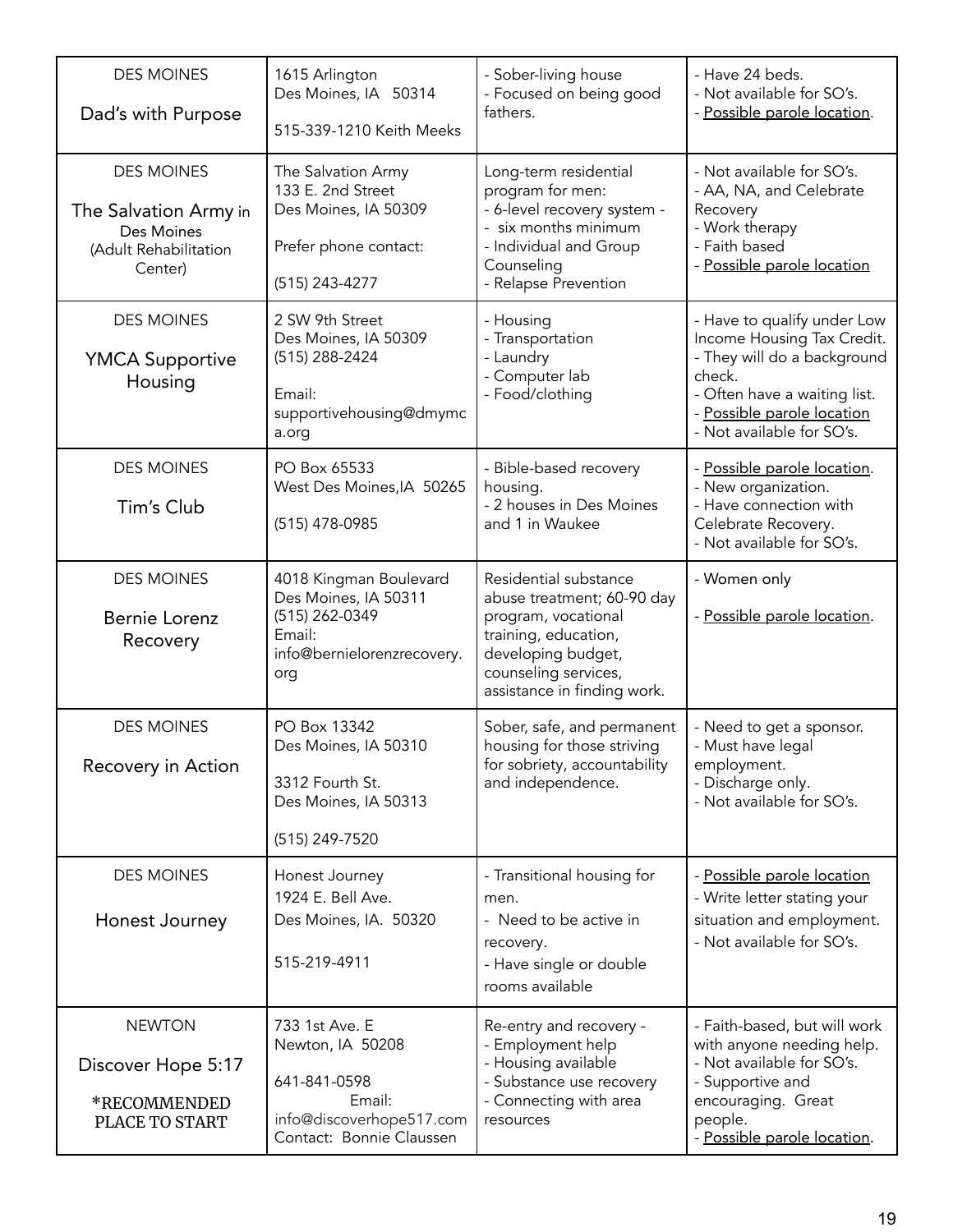| <b>NAME</b>                                                                            | <b>CONTACT INFO</b>                                                                                                                | <b>SERVICES</b>                                                                                                                                                       | <b>NOTES</b>                                                                                                                                                          |
|----------------------------------------------------------------------------------------|------------------------------------------------------------------------------------------------------------------------------------|-----------------------------------------------------------------------------------------------------------------------------------------------------------------------|-----------------------------------------------------------------------------------------------------------------------------------------------------------------------|
| <b>CRESTON</b><br><b>lowaWORKS Center</b>                                              | Attn: Operation Manager<br>215 N Elm St<br>Creston, IA 50801<br>(641) 782-2119<br>Email:<br>Region14.Web@iwd.iowa.gov              | <b>IWD (lowaWORKS)</b><br>provides help with<br>resumes, job applications,<br>training/education and<br>more.<br>- Have computers, job<br>listings and staff to help. | - You can write to them<br>before leaving prison.<br>- Include: your skills/job<br>interests, resume (if you<br>have one) and a little about<br>your work experience. |
| <b>DES MOINES</b><br>Project IOWA<br>(Iowa Opportunities for<br>Workforce Advancement) | 1420 Mulberry St.<br>Des Moines, Iowa 50309<br>(515) 280-1274<br>Email: office@projectiowa.org                                     | - They have options for<br>employment training.<br>- Include personal and<br>professional<br>development.<br>- Goal is for career track<br>and high wage jobs.        | - You can contact them<br>before leaving prison.<br>- Work with area<br>employers.<br>- Great people.<br>- No cost for classes and<br>program.                        |
| <b>DES MOINES</b><br><b>lowaWORKS Center</b>                                           | Attn: Operation Manager<br>200 Army Post Rd.<br>Des Moines, IA 50315<br>Phone: 515-281-9619<br>Email:<br>Region11.Web@iwd.iowa.gov | <b>IWD (lowaWORKS)</b><br>provides help with<br>resumes, job applications,<br>education/training and<br>more.<br>- Have computers, job<br>listings and staff to help. | - You can write to them<br>before leaving prison.<br>- Include: your skills/job<br>interests, resume (if you<br>have one) and a little about<br>your work experience. |
| <b>JOHNSTON</b><br><b>Goodwill of Central</b><br>lowa                                  | 5355 NW 86th St.<br>Johnston, Iowa 50131<br>Phone: (515) 265-5323                                                                  | - Forklift, custodial, retail<br>and food service<br>certifications.                                                                                                  | - Understands the<br>challenges of reentry.                                                                                                                           |

| <b>DES MOINES</b><br><b>Primary Health Care</b><br>*RECOMMENDED<br><b>PLACE TO START</b> | CONTACT:<br>1200 University Ave.<br>Des Moines, IA 50314<br>$(515)$ 248-1500             | - Health care services<br>including mental health and<br>substance use.<br>- Can help find a primary<br>care physician<br>- Can help with housing,<br>food, clothing and more. | - Sliding scale fee                                                                   |
|------------------------------------------------------------------------------------------|------------------------------------------------------------------------------------------|--------------------------------------------------------------------------------------------------------------------------------------------------------------------------------|---------------------------------------------------------------------------------------|
| <b>DES MOINES</b><br><b>Prelude Services</b><br>Central Iowa                             | 3451 Easton Blvd.<br>Des Moines, Iowa 50317<br>(515) 262-0349<br>Email: info@meccaia.com | - Prevention services for<br>addiction.<br>- Transitional housing.                                                                                                             | - Have Spanish-speaking<br>staff.<br>- You can contact them<br>before leaving prison. |
| <b>PRAIRIE CITY</b><br><b>Clearview Recovery</b>                                         | 501 North Sherman<br>Prairie City, Iowa 50228<br>(515) 994-3562                          | Substance abuse treatment,<br>parenting classes,<br>counseling, job training,<br>self-esteem improvement                                                                       | - Women only (children<br>allowed)                                                    |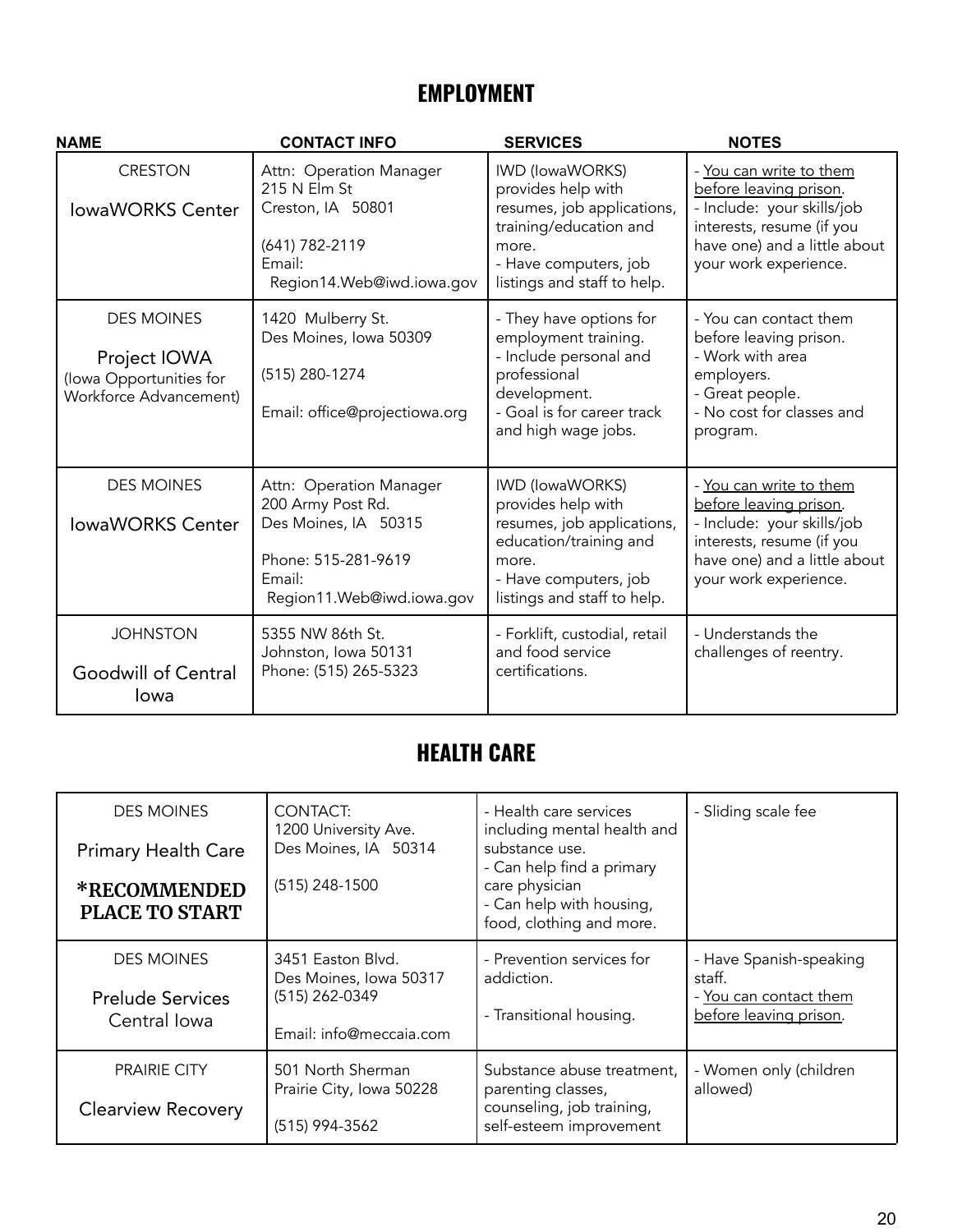# **6th JUDICIAL DISTRICT** (Cedar Rapids/Iowa City and area)

| <b>NAME</b>                                                                            | <b>CONTACT INFO</b>                                                                                                                  | <b>SERVICES</b>                                                                                                                                             | <b>NOTES</b>                                                                                                                                              |
|----------------------------------------------------------------------------------------|--------------------------------------------------------------------------------------------------------------------------------------|-------------------------------------------------------------------------------------------------------------------------------------------------------------|-----------------------------------------------------------------------------------------------------------------------------------------------------------|
| <b>STATEWIDE</b><br>Hope4Healing<br>*RECOMMENDED<br><b>PLACE TO START</b>              | P.O. Box 48,<br>50635<br>Gladbrook, IA<br>855-584-4673<br>Mon-Friday 8-5                                                             | - Assist with finding<br>resources in your<br>community<br>- Help you connect with a<br>church to provide<br>mentoring and other<br>support                 | - A Christian-based<br>organization.<br>- Will go the extra mile<br>to help you find the<br>resources you need.<br>- You can write to them<br>from prison |
| <b>CEDAR RAPIDS</b><br>RISE program<br><b>*RECOMMENDED</b><br><b>PLACE TO START</b>    | 901 29th St.<br>Cedar Rapids, IA 52404<br>Main: (319) 382-2350                                                                       | Guidance on:<br>- finding a job<br>- finding housing<br>- food and clothing<br>- transportation<br>- creating plans & goals<br>Clothing/hygiene             | - Warm and welcoming<br>people.<br>- You can contact them<br>from prison.<br>- Have a mentor program<br>called AMP.                                       |
| <b>CEDAR RAPIDS</b><br>Living Beyond the Bars<br>*RECOMMENDED<br><b>PLACE TO START</b> | Reentry Organizer: Mike<br>Cervantes<br>319-321-3048<br>mike.livingbeyondthebars<br>@gmail.com                                       | - Provide information on<br>resources across the state.<br>- Will assist and provide<br>information via phone or<br>Corrlinks.                              | - In Cedar Rapids and<br>Coralville, they hold<br>support meetings for<br>family/friends.<br>- You can contact them<br>from prison.                       |
| <b>IOWA CITY</b><br>Inside Out Reentry<br><b>*RECOMMENDED</b><br><b>PLACE TO START</b> | 500 N. Clinton Street<br>lowa City, IA 52245<br>Main: (319) 338-7996<br>Cell: (319) 621-6263<br>Email:<br>Hello@insideoutreentry.com | Drop-in & Resource<br>Center:<br>- tutoring<br>- life skills classes<br>- employment readiness<br>- Help for housing<br>- resource information<br>- mentors | - You can contact them<br>from prison.<br>- Supportive community.                                                                                         |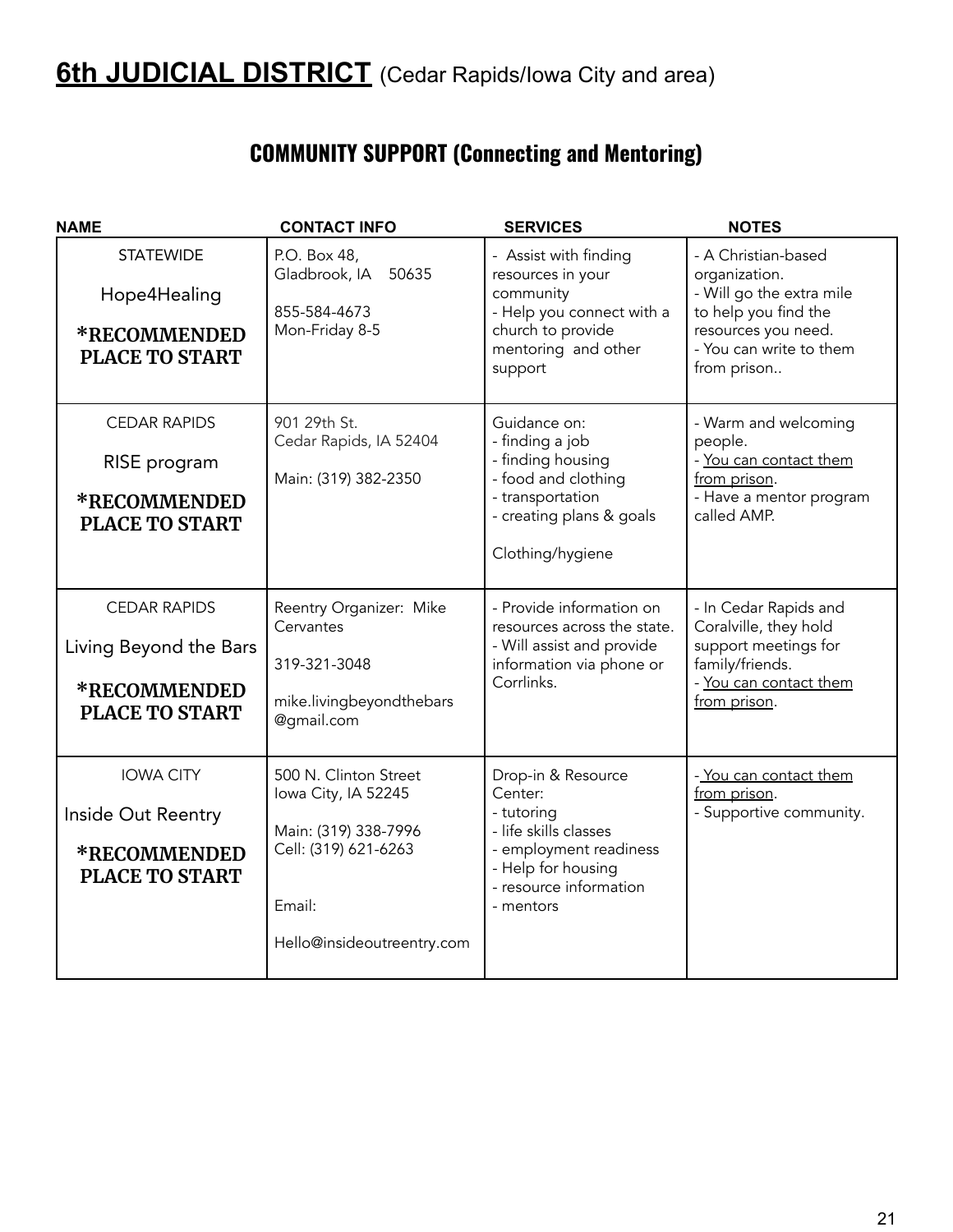#### **HOUSING**

| <b>NAME</b>                                         | <b>CONTACT INFO</b>                                                                                                         | <b>SERVICES</b>                                                                                                                                     | <b>NOTES</b>                                                                                                                                                              |
|-----------------------------------------------------|-----------------------------------------------------------------------------------------------------------------------------|-----------------------------------------------------------------------------------------------------------------------------------------------------|---------------------------------------------------------------------------------------------------------------------------------------------------------------------------|
| <b>CEDAR RAPIDS</b><br>The Safe Place<br>Foundation | 527 6th Avenue SE<br>Cedar Rapids, IA 52401<br>Main: (319) 366-3430<br>http://www.safeplacefound<br>ation.org/              | A drug- and alcohol-free<br>living environment with<br>ongoing staff support,<br>community volunteer<br>involvement and<br>peer-to-peer mentorship. | - 40 bed program: 6 Phase<br>One beds and 34 Phase<br>Two beds.<br>- Possible parole location<br>- Not available for SO's.                                                |
| <b>CEDAR RAPIDS</b><br>Hope CDA                     | 842 14th St. SE<br>Cedar Rapids, IA 52403<br>319-560-1196                                                                   | - Jobs training program<br>that includes housing.<br>- Life Skills classes<br>- Mentoring                                                           | - Faith-based.<br>- Men only.<br>- 12-month program<br>- Must be part of program<br>to be included in housing.<br>- Possible parole location<br>- Not available for SO's. |
| <b>CEDAR RAPIDS</b><br><b>Willis Dady Shelter</b>   | 1247 4th Ave. SE<br>Cedar Rapids, IA 52403<br><b>CONTACT:</b><br>Waypoint Shelter and<br>Housing Services::<br>319-366-7999 | - Shelter available for men<br>and women with children.<br>- Help connect with<br>community resources<br>- Case management                          | - This is a good place to<br>start as you look for<br>permanent housing.<br>- Welcoming and warm.<br>- Not a parole location,<br>possible for discharge.                  |
| <b>IOWA CITY</b><br><b>Prelude Services</b>         | 430 Southgate Ave.<br>lowa City, IA 52240<br>319-351-4357                                                                   | - Prevention services for<br>addiction.<br>- Transitional housing.                                                                                  | - You can contact them<br>before leaving prison.<br>- Possible parole location<br>- Not available for SO's.                                                               |

#### **EMPLOYMENT**

| <b>NAME</b>                                    | <b>CONTACT INFO</b>                                                                                                            | <b>SERVICES</b>                                                                                                                                                       | <b>NOTES</b>                                                                                                                                                          |
|------------------------------------------------|--------------------------------------------------------------------------------------------------------------------------------|-----------------------------------------------------------------------------------------------------------------------------------------------------------------------|-----------------------------------------------------------------------------------------------------------------------------------------------------------------------|
| <b>CEDAR RAPIDS</b><br><b>lowaWORKS Center</b> | Attn: Operation Manager<br>4444 1st Ave. NE<br>Cedar Rapids, IA 52402<br>(319) 365-9474<br>Email:<br>Region10.Web@iwd.iowa.gov | <b>IWD (lowaWORKS)</b><br>provides help with<br>resumes, job applications,<br>training/education and<br>more.<br>- Have computers, job<br>listings and staff to help. | - You can write to them<br>before leaving prison.<br>- Include: your skills/job<br>interests, resume (if you<br>have one) and a little about<br>your work experience. |
| <b>IOWA CITY</b><br><b>lowaWORKS Center</b>    | Attn: Operation Manager<br>1700 S 1st Ave.<br>lowa City, IA 52240<br>(319) 351-1035<br>Email:<br>Region10.Web@iwd.iowa.gov     | <b>IWD (lowaWORKS)</b><br>provides help with<br>resumes, job applications,<br>training/education and<br>more.<br>- Have computers, job<br>listings and staff to help. | - You can write to them<br>before leaving prison.<br>- Include: your skills/job<br>interests, resume (if you<br>have one) and a little about<br>your work experience. |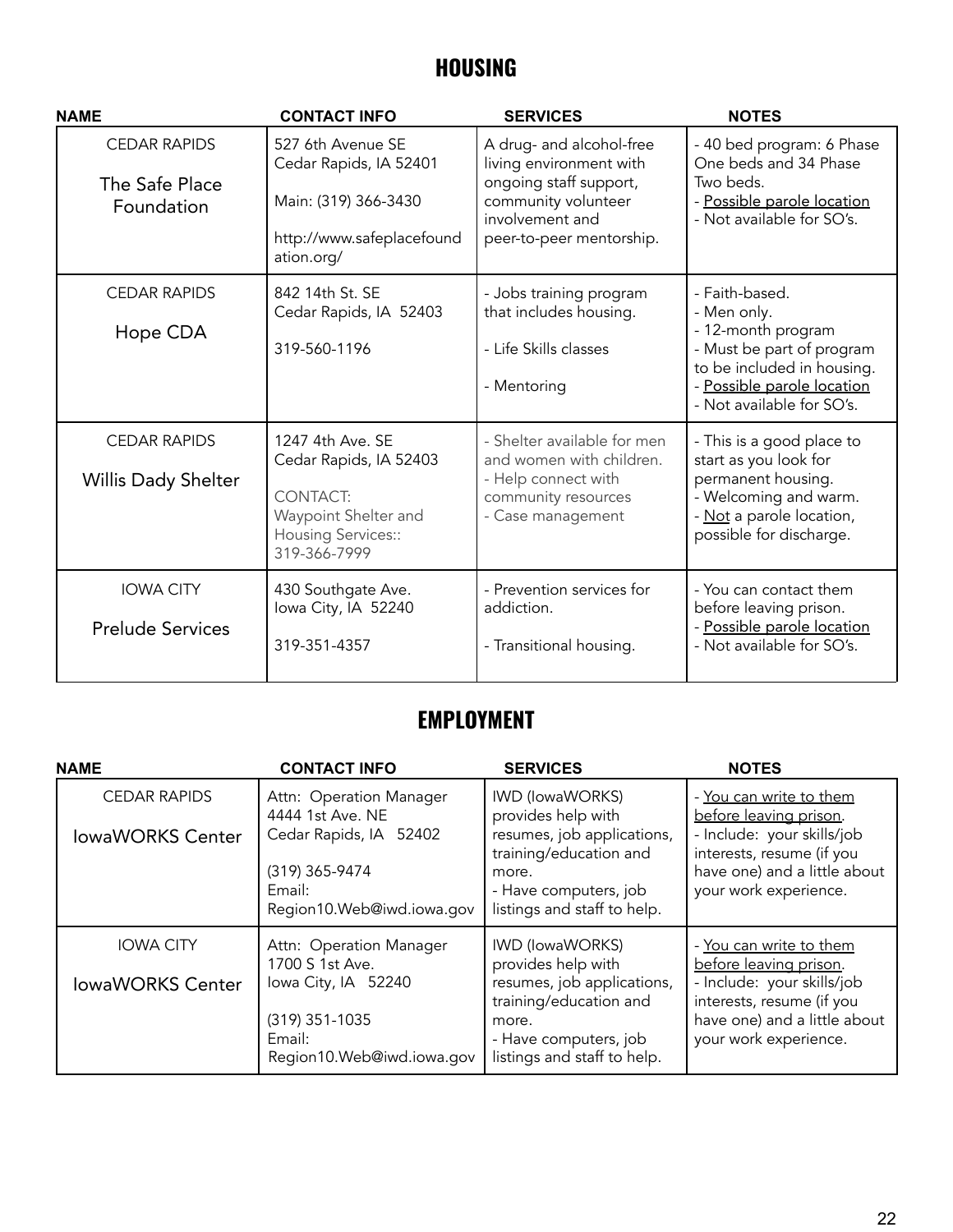| <b>NAME</b>                                                                                   | <b>CONTACT INFO</b>                                                                             | <b>SERVICES</b>                                                                                                                                                 | <b>NOTES</b>                                                                                                                                               |
|-----------------------------------------------------------------------------------------------|-------------------------------------------------------------------------------------------------|-----------------------------------------------------------------------------------------------------------------------------------------------------------------|------------------------------------------------------------------------------------------------------------------------------------------------------------|
| <b>STATEWIDE</b><br>Hope4Healing<br><b>*RECOMMENDED</b><br><b>PLACE TO START</b>              | P.O. Box 48,<br>Gladbrook, IA<br>50635<br>855-584-4673<br>Mon-Friday 8-5                        | - Assist with finding<br>resources in your<br>community<br>- Help you connect with a<br>church to provide<br>mentoring and other<br>support.                    | - A Christian-based<br>organization.<br>- Will go the extra mile<br>to help you find the<br>resources you need.<br>- You can write to them<br>from prison. |
| <b>CLINTON</b><br><b>Information Referral</b><br><b>*RECOMMENDED</b><br><b>PLACE TO START</b> | 415 S. 3rd Street<br>Clinton, IA 52732<br>563-243-5818                                          | - Housing assistance<br>including list of landlords<br>and rent assistance.<br>- Connect with area<br>resources for food,<br>clothing, health care and<br>more. | - They are connected to<br>area agencies and<br>churches.<br>- Committed to helping<br>and they know the<br>community very well.                           |
| <b>CLINTON</b><br><b>Community Action</b>                                                     | 242 N Bluff Blvd. #203<br>Clinton IA 52732<br>(866) 243-5220                                    | - Food pantry<br>- Resource guide<br>- Housing assistance<br>including list of apartments                                                                       | - Will help with connecting<br>to area resources                                                                                                           |
| <b>DAVENPORT</b><br><b>Community Action</b>                                                   | 500 East 59th Street,<br>Davenport, IA 52807<br>(866) 324-3236                                  | - Food pantry<br>- Resource guide<br>- Housing assistance<br>including list of apartments                                                                       | - Will help with connecting<br>to area resources                                                                                                           |
| <b>ROCK ISLAND</b><br>Project Now<br><b>*RECOMMENDED</b><br><b>PLACE TO START</b>             | 418 19th St.<br>Rock Island, IL: 61201<br>(309) 793-6391<br>www.projectnow.org                  | - Housing assistance<br>including list of apartments<br>- Basic needs assistance.                                                                               | - Can help even if you are<br>not an Illinois resident.<br>- Call to make<br>appointment.<br>- Supportive and<br>encouraging staff                         |
| <b>MUSCATINE</b><br><b>Community Action</b>                                                   | 1903 Park Ave. #18<br>Muscatine IA 52761<br>(563) 263-9290                                      | - Food pantry<br>- Resource guide<br>- Housing assistance<br>including list of apartments                                                                       | - Will help with connecting<br>to area resources                                                                                                           |
| <b>MUSCATINE</b><br>Jesus Mission Church/<br>Pearl City Outreach                              | 509 Mulberry Ave.<br>Muscatine, IA 52761<br>(563)264-5430<br>Or Sharon Phillips<br>563-264-3805 | - Helps with jobs<br>- Rides to work<br>- Sack lunches<br>- Laundry and showers                                                                                 | - Emergency shelter<br>available.<br>- No cost.                                                                                                            |
| <b>TIPTON</b><br><b>Community Action</b>                                                      | 101 Lynn Street<br>Tipton IA 52772<br>563-886-3191                                              | - Food pantry<br>- Resource guide<br>- Housing assistance<br>including list of apartments                                                                       | - Will help with connecting<br>to area resources                                                                                                           |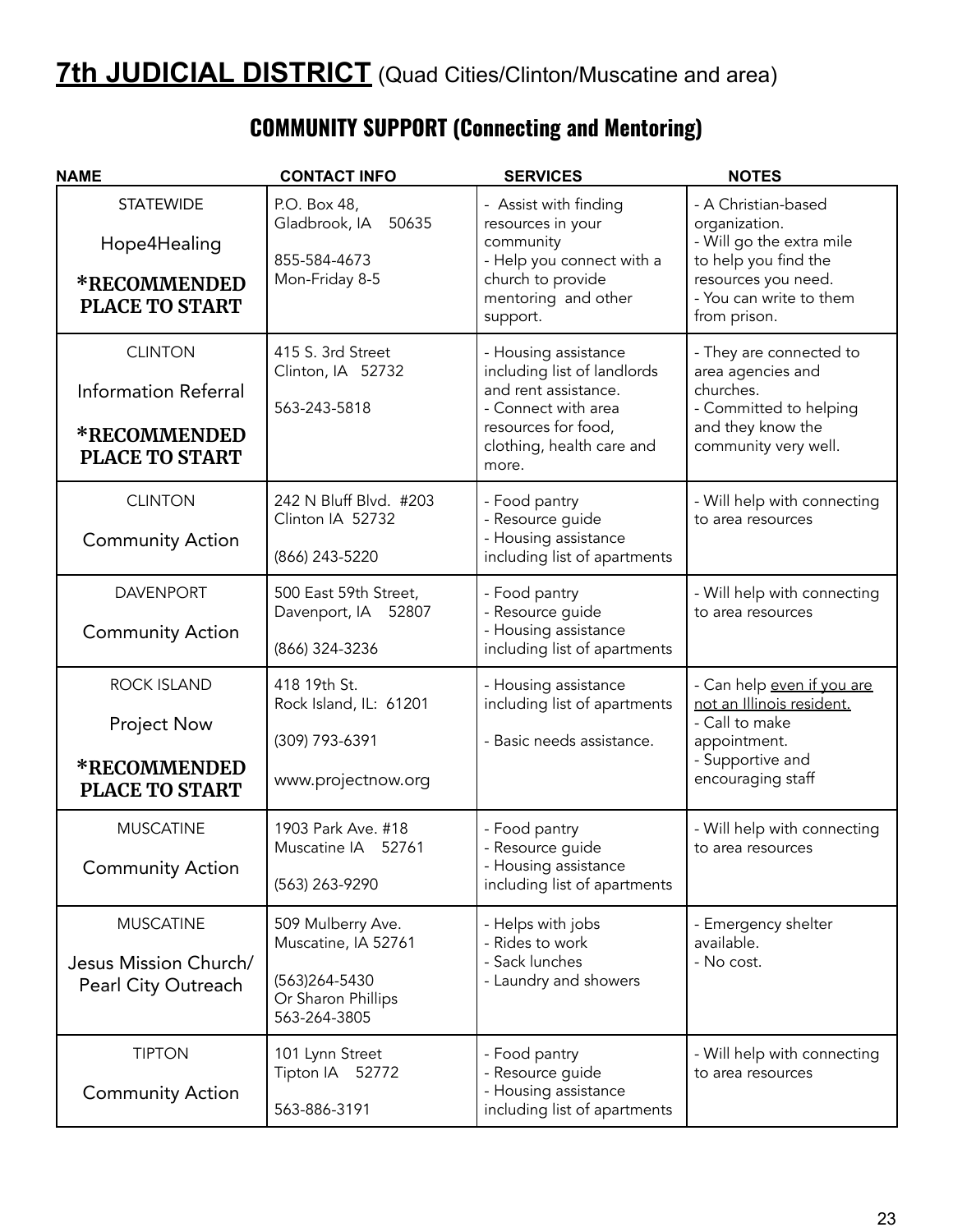| <b>NAME</b>                                                                            | <b>CONTACT INFO</b>                                                                                                                      | <b>SERVICES</b>                                                                                                                                                                        | <b>NOTES</b>                                                                                                                                                                          |
|----------------------------------------------------------------------------------------|------------------------------------------------------------------------------------------------------------------------------------------|----------------------------------------------------------------------------------------------------------------------------------------------------------------------------------------|---------------------------------------------------------------------------------------------------------------------------------------------------------------------------------------|
| <b>CLINTON</b><br><b>ASAC/King House</b>                                               | 2219 Garfield St.<br>Clinton, IA<br>52732<br>563-242-6805                                                                                | - Sober housing available.<br>- Need ASAM assessment<br>to qualify.<br>- Residential substance<br>abuse services for men.                                                              | - You can contact them<br>from prison.<br>- Possible parole location<br>- Some SO's allowed.                                                                                          |
| <b>CLINTON</b><br>ASAC/Hightower<br>Place                                              | 2727 S. 19th Street<br>Clinton, IA 52732<br>(563) 242-2042                                                                               | - Sobre housing available.<br>- Need ASAM assessment<br>to qualify.<br>- Residential substance<br>abuse services for women.                                                            | - Work with prison<br>counselor on applying.<br>- Possible parole location                                                                                                            |
| <b>DAVENPORT</b><br><b>Unity House</b><br><b>*RECOMMENDED</b><br><b>PLACE TO START</b> | 2341 E. Pleasant St.<br>Davenport, IA 52803<br>(563) 676-5488 or (563)<br>210-1513<br>EMAIL: eric.hoffmann@<br>unityhouseofdavenport.org | - Transitional housing.<br>- Semi-structured sober<br>and recovery living.                                                                                                             | - They have six houses. -<br>- Online application can be<br>printed off and mailed in.<br>- Possible parole location<br>- Not available for SO's.                                     |
| <b>DAVENPORT</b><br><b>Pine Meadows</b><br><b>Residential Treatment</b>                | 4656 W. Kimberly Road<br>Davenport, IA 52806<br>(563) 345-5673                                                                           | - Residential care facility<br>for those with mental<br>health illness.                                                                                                                | - Work with counselor on<br>applying.<br>- Possible parole location                                                                                                                   |
| <b>DAVENPORT</b><br>One Eighty<br><b>*RECOMMENDED</b><br><b>PLACE TO START</b>         | 601 N. Marquette St.<br>Davenport, IA 52802<br>phone: 563-424-4589<br>www.oneeighty.org<br>Contact: Chad Williams                        | Houses men and women<br>coming out of<br>incarceration, domestic<br>abuse, sex trafficking,<br>homelessness or<br>addiction. Assigns mentor<br>and helps with furthering<br>education. | - 14-month program.<br>- Home-like setting and<br>great people.<br>- Possible parole location<br>- Not available for SO's.<br>- Faith based<br>- You can contact them<br>from prison. |
| <b>DAVENPORT</b><br>Freedom Homes                                                      | 720 E. Locust St.<br>Davenport, IA 52803<br>(563) 326-4056                                                                               | Transitional housing.                                                                                                                                                                  | - No time limit.<br>- Semi-structured.<br>- No Parole, Discharge only                                                                                                                 |
| <b>DAVENPORT</b><br><b>Salvation Army</b>                                              | 310 W. 6th St. #1<br>Davenport, IA 52803<br>563-324-4808<br>Contact: PO Box 1656<br>Davenport, IA 52806                                  | - Shelter<br>- Will help connect with<br>area resources<br>- Rent assistance program                                                                                                   | .- Faith based, 6 mo. to 1 yr<br>residential program.<br>- No Parole, Discharge only                                                                                                  |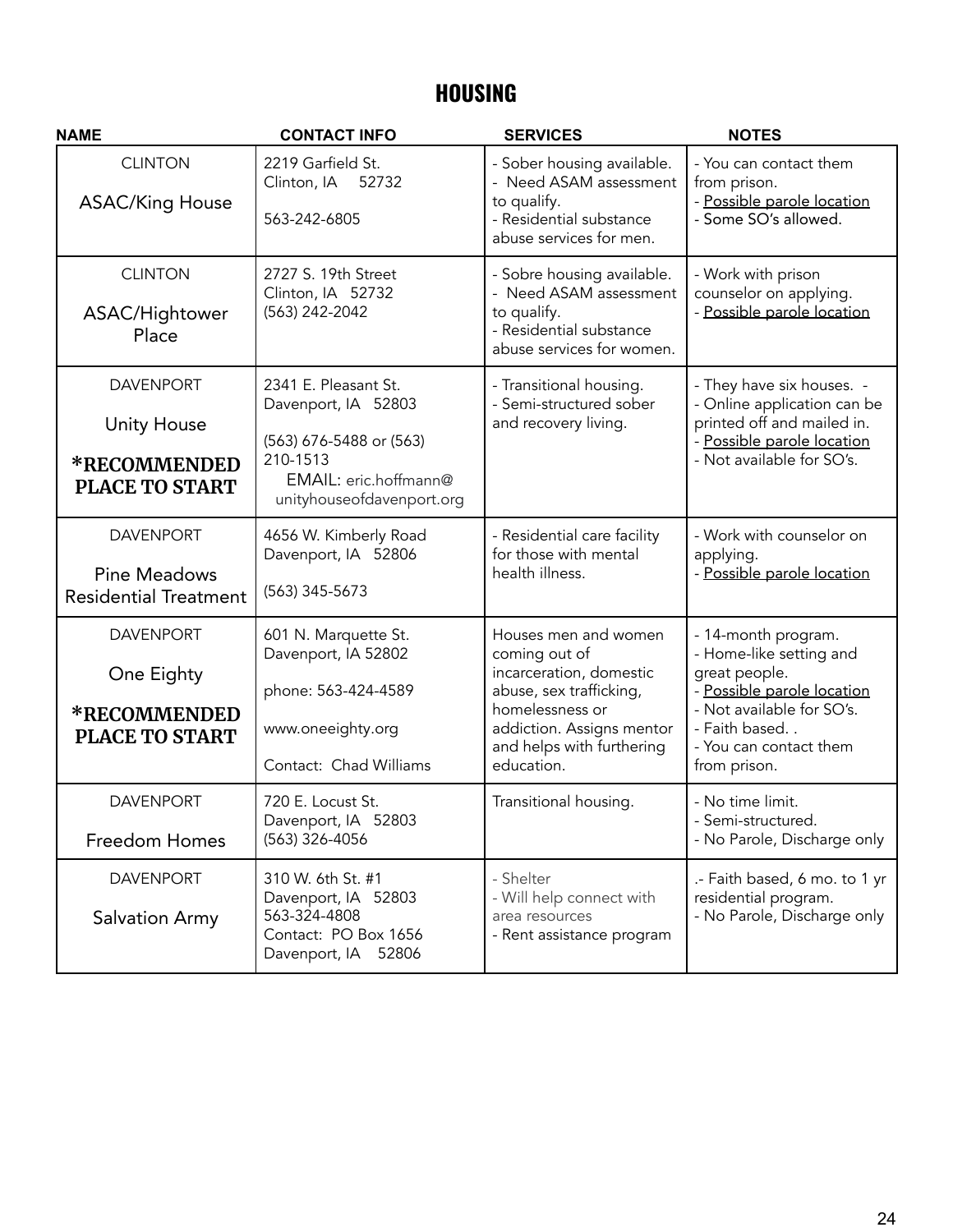| <b>NAME</b>                                 | <b>CONTACT INFO</b>                                                                                                          | <b>SERVICES</b>                                                                                                                                                       | <b>NOTES</b>                                                                                                                                                          |
|---------------------------------------------|------------------------------------------------------------------------------------------------------------------------------|-----------------------------------------------------------------------------------------------------------------------------------------------------------------------|-----------------------------------------------------------------------------------------------------------------------------------------------------------------------|
| <b>CLINTON</b><br><b>lowaWORKS Center</b>   | Attn: Operation Manager<br>105 Main Ave.<br>Clinton, IA 52732<br>319-423-0333                                                | <b>IWD (lowaWORKS)</b><br>provides help with resumes,<br>job applications,<br>education/training and<br>more.<br>- Have computers, job<br>listings and staff to help. | - You can write to them<br>before leaving prison.<br>- Include: your skills/job<br>interests, resume (if you<br>have one) and a little about<br>your work experience. |
| <b>DAVENPORT</b><br><b>lowaWORKS Center</b> | Attn: Operation Manager<br>1801 E. Kimberly Rd.<br>Davenport, IA 52806<br>563-445-3200<br>Email:<br>Region9.Web@iwd.iowa.gov | <b>IWD (lowaWORKS)</b><br>provides help with resumes,<br>job applications,<br>education/training and<br>more.<br>- Have computers, job<br>listings and staff to help. | - You can write to them<br>before leaving prison.<br>- Include: your skills/job<br>interests, resume (if you<br>have one) and a little about<br>your work experience. |
| <b>DAVENPORT</b><br><b>Safer Foundation</b> | 1702 N. Main St.<br>Davenport, IA 52803<br>(563) 322-7002<br>Contact: Sue Davison                                            | Employment:<br>- Orientation, intake, and<br>retention for employment<br>- ACE program for those<br>looking for a career.                                             |                                                                                                                                                                       |
| <b>MUSCATINE</b><br><b>lowaWORKS Center</b> | Attn: Operation Manager<br>1903 Park Ave. #18<br>Muscatine, IA 52761<br>319-423-0333                                         | <b>IWD (lowaWORKS)</b><br>provides help with resumes,<br>job applications,<br>education/training and<br>more.<br>- Have computers, job<br>listings and staff to help. | - You can write to them<br>before leaving prison.<br>- Include: your skills/job<br>interests, resume (if you<br>have one) and a little about<br>your work experience. |

| <b>NAME</b>                           | <b>CONTACT INFO</b>                       | <b>SERVICES</b>                                                                              | <b>NOTES</b>                                         |
|---------------------------------------|-------------------------------------------|----------------------------------------------------------------------------------------------|------------------------------------------------------|
| <b>DAVENPORT</b>                      | 500 W. River Drive<br>Davenport, IA 52801 | - They have social workers<br>to help connect with                                           | - Friendly and helpful staff.<br>- Sliding-scale fee |
| <b>Community Health</b><br>Care       | (563) 336-3000                            | community resources<br>including housing.                                                    |                                                      |
| *RECOMMENDED<br><b>PLACE TO START</b> | Contact person: Bob Davis                 | - Provide a variety of<br>medical services including<br>getting a primary care<br>physician. |                                                      |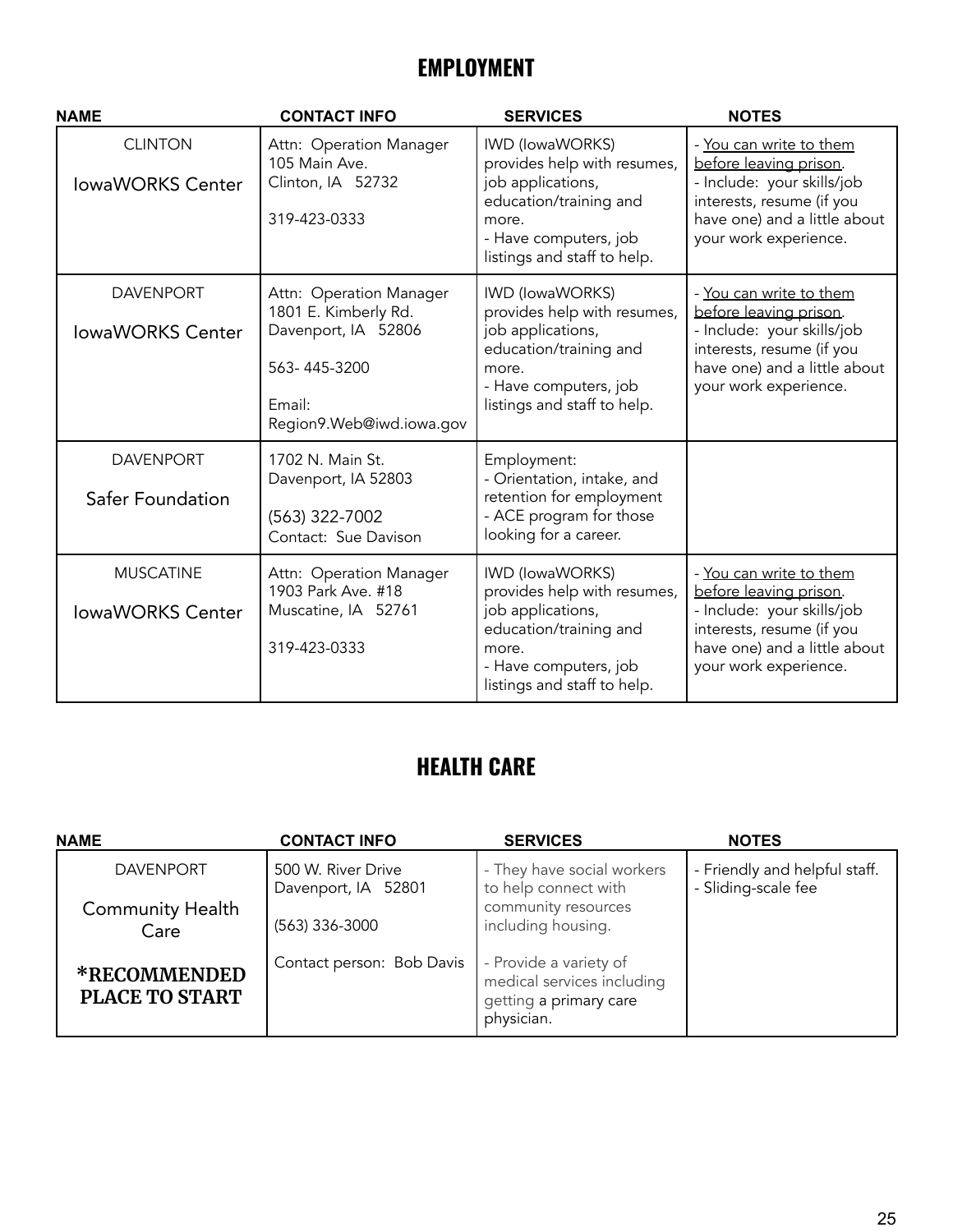| <b>NAME</b>                                                                           | <b>CONTACT INFO</b>                                                                                                                | <b>SERVICES</b>                                                                                                                                    | <b>NOTES</b>                                                                                                                                                                                                    |
|---------------------------------------------------------------------------------------|------------------------------------------------------------------------------------------------------------------------------------|----------------------------------------------------------------------------------------------------------------------------------------------------|-----------------------------------------------------------------------------------------------------------------------------------------------------------------------------------------------------------------|
| <b>STATEWIDE</b><br>Hope4Healing<br><b>*RECOMMENDED</b><br><b>PLACE TO START</b>      | P.O. Box 48,<br>Gladbrook, IA<br>50635<br>855-584-4673<br>Mon-Friday 8-5                                                           | - Assist with finding<br>resources in your<br>community<br>- Help you connect with a<br>church to provide<br>mentoring and other<br>support        | - A Christian-based<br>organization.<br>- Will go the extra mile<br>to help you find the<br>resources you need.<br>- You can write to them<br>from prison.                                                      |
| <b>BLOOMFIELD</b><br><b>SIEDA Community</b><br>Action                                 | 300 E. South Stree<br>Bloomfield, IA 52537<br>641-664-1911                                                                         | - Food pantry<br>- Resource guide<br>- Housing assistance<br>including list of apartments                                                          | - Will help with connecting<br>to area resources.                                                                                                                                                               |
| <b>BURLINGTON</b><br><b>Community Action</b><br>*RECOMMENDED<br><b>PLACE TO START</b> | 700 Jefferson St.<br>Burlington, IA 52601<br>319-753-2893                                                                          | - Food pantry<br>- Resource guide<br>- Housing assistance<br>including list of apartments                                                          | - Will help with connecting<br>to area resources.                                                                                                                                                               |
| BURLINGTON and FT.<br><b>MADISON</b><br>Celebrate Recovery                            | 550 Division St.<br>Burlington, IA 52601<br>319-237-8400 Ext. 201<br>1602 Ave. F<br>Ft. Madison, IA 52627<br>319-237-8400 Ext. 301 | Celebrate Recovery meets<br>every week and provides a<br>healing, healthy<br>environment for adults<br>affected by hurts,<br>hang-ups, and habits. | Christian-based recovery<br>program.                                                                                                                                                                            |
| <b>CENTERVILLE</b><br><b>SIEDA Community</b><br>Action                                | 111 N. Main<br>Centerville, IA 52544<br>641-856-8437                                                                               | - Food pantry<br>- Resource guide<br>- Housing assistance<br>including list of apartments                                                          | - Will help with connecting<br>to area resources.                                                                                                                                                               |
| <b>FAIRFIELD</b><br><b>SIEDA Community</b><br>Action                                  | 201 S. 23rd<br>Fairfield,, IA 52556<br>641-472-6140                                                                                | - Food pantry<br>- Resource guide<br>- Housing assistance<br>including list of apartments                                                          | - Will help with connecting<br>to area resources.                                                                                                                                                               |
| <b>KALONA</b><br><b>Family Love</b>                                                   | 2015 State Highway 22<br>Kalona, IA 52247<br>$(319)$ 430-4378<br>www.familylove4u.com                                              | - Assist with finding<br>resources in your<br>community anywhere in<br>lowa.<br>- Communicate via<br>Corrlinks or regular mail.                    | - Aware of the challenges<br>of reentry because they<br>have all been there (or have<br>family members who have).<br>- Strong in their faith, but<br>not faith-based.<br>- You can contact them<br>from prison. |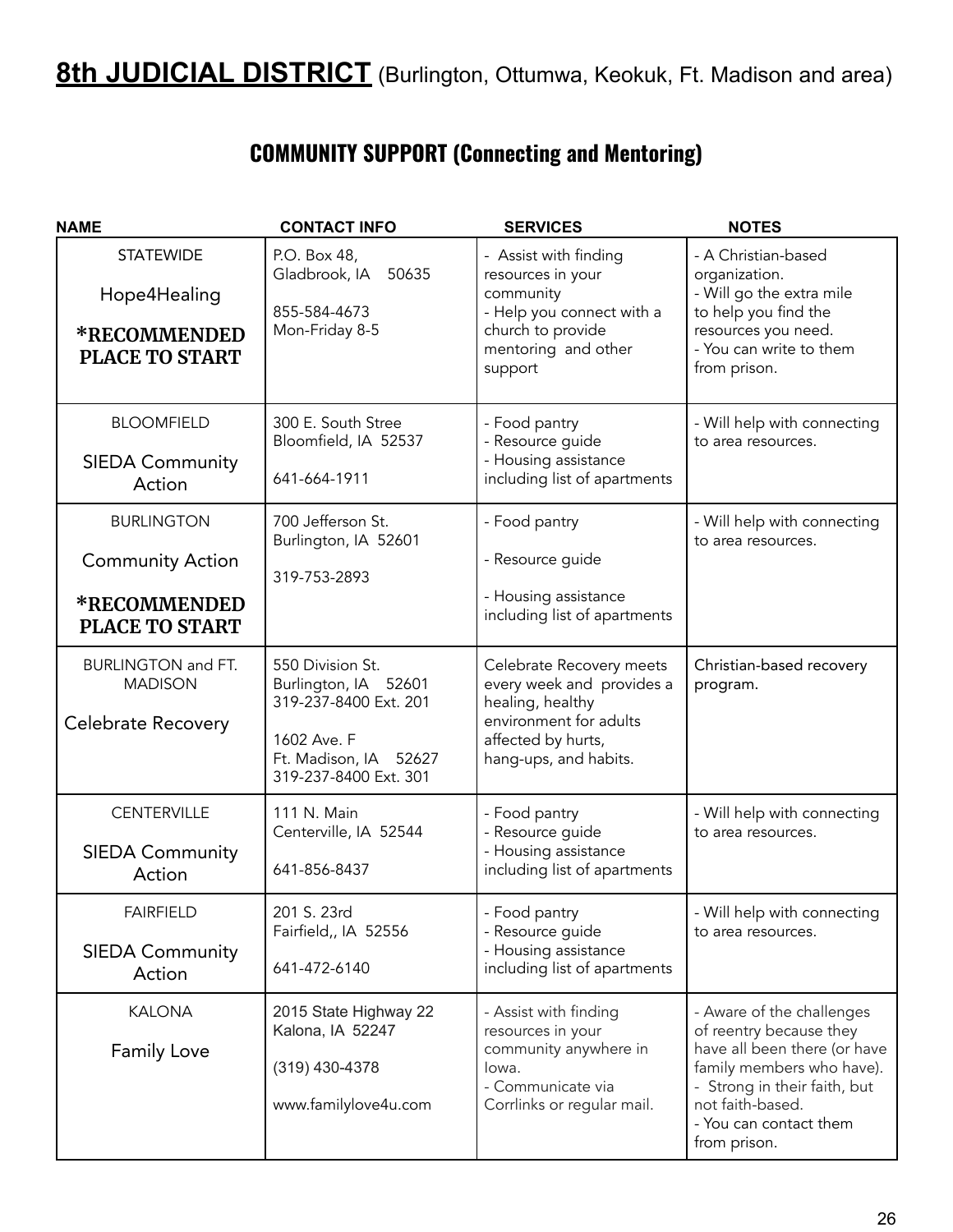| FT. MADISON<br><b>Eichacker Community</b><br><b>Action Center</b>   | 3433 Avenue O<br>Ft. Madison, IA 52627<br>319-372-4471                                                     | - Food pantry<br>- Resource guide<br>- Housing assistance<br>including list of apartments                                | - Will help with connecting<br>to area resources.                                      |
|---------------------------------------------------------------------|------------------------------------------------------------------------------------------------------------|--------------------------------------------------------------------------------------------------------------------------|----------------------------------------------------------------------------------------|
| <b>KEOKUK</b><br><b>Tallarico Community</b><br><b>Action Center</b> | 220 S. 22nd St.<br>Keokuk, IA 52632<br>319-524-6383                                                        | - Food pantry<br>- Resource guide<br>- Housing assistance<br>including list of apartments                                | - Will help with connecting<br>to area resources.                                      |
| KEOSAUQUA<br><b>SIEDA Community</b><br>Action                       | 906 Dodge Street<br>Keosauqua, IA 52565<br>319-293-3722                                                    | - Food pantry<br>- Resource guide<br>- Housing assistance<br>including list of apartments                                | - Will help with connecting<br>to area resources.                                      |
| MT. PLEASANT<br><b>Tolson Community</b><br><b>Action Center</b>     | 1303 W. Washington<br>Mt. Pleasant, IA 52641<br>319-385-2310                                               | - Food pantry<br>- Resource guide<br>- Housing assistance<br>including list of apartments                                | - Will help with connecting<br>to area resources                                       |
| MT. PLEASANT<br>Fellowship Cup                                      | 203 North Jefferson Street<br>Mt Pleasant, IA 52641<br>(319) 385-3242<br>director@thefellowshipcup.<br>org | - Will assist with connecting<br>to area services/resources.<br>- Have food, clothing,<br>vouchers and other<br>supports | Their mission is to provide<br>food, shelter and clothing<br>to those in Henry County. |
| <b>OTTUMWA</b><br><b>SIEDA Community</b><br>Action                  | 725 W. Second<br>Ottumwa, IA 52501<br>641-682-8741                                                         | - Food pantry<br>- Resource guide<br>- Housing assistance<br>including list of apartments                                | - Will help with connecting<br>to area resources                                       |
| <b>SIGOURNEY</b><br><b>SIEDA Community</b><br>Action                | 114 West Washington<br>Sigourney, IA 52591<br>641-622-3443                                                 | - Food pantry<br>- Resource guide<br>- Housing assistance<br>including list of apartments                                | - Will help with connecting<br>to area resources                                       |

| <b>NAME</b>        | <b>CONTACT INFO</b>                     | <b>SERVICES</b>                                   | <b>NOTES</b>                                           |
|--------------------|-----------------------------------------|---------------------------------------------------|--------------------------------------------------------|
| <b>BURLINGTON</b>  | 515 S. Main St.<br>Burlington, IA 52602 | - Can help apply for<br>medicaid and referrals to | - Available for discharge,<br>but not parole.          |
| <b>Transitions</b> | Contact: Sara or Craig                  | local resources for                               | - Their housing program is<br>being developed, but may |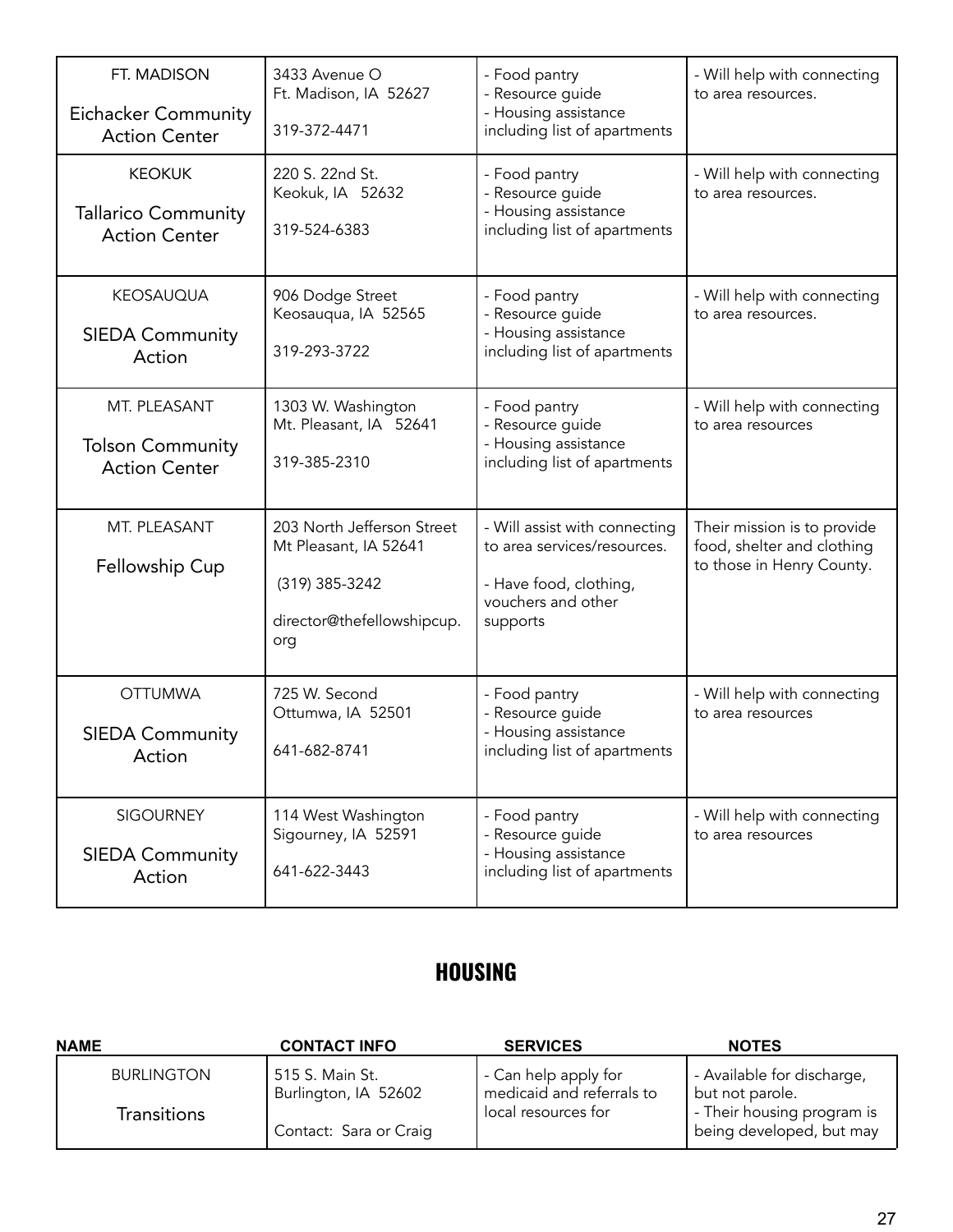|                                                                                | 319-209-2217, or<br>309-221-8492<br>transitionsdmc@gmail.com                                                  | substance abuse and<br>employment.<br>- Housing options available.<br>- Assist with household<br>goods.                             | be considered as a parole<br>location.                                                                              |
|--------------------------------------------------------------------------------|---------------------------------------------------------------------------------------------------------------|-------------------------------------------------------------------------------------------------------------------------------------|---------------------------------------------------------------------------------------------------------------------|
| <b>BURLINGTON</b><br><b>Burlington Shelter</b>                                 | 123 N. Marshall St.<br>Burlington, IA 52601<br>319-754-6791                                                   | - Shelter for extended or<br>short-term stay.                                                                                       | - Need Iowa ID.<br>- Not available for SO's.<br>- Available for discharge,<br>but not parole.<br>- Sober house.     |
| <b>KALONA</b><br>Retrograde Ministries                                         | 507 3rd St<br>Kalona, IA 52247<br>Main: (319) 779-1024<br>contact::<br>Mike Evans -<br>m.evansretro@gmail.com | - Men's recovery housing.<br>- Six-month in-house<br>program.<br>- Sober living housing<br>available upon completion<br>of program. | - Faith-based.<br>- They are a great group of<br>people.<br>- Possible parole location<br>- Not available for SO's. |
| <b>KEOKUK</b><br><b>Talbot Sober Living</b><br>Residence                       | 810 Timea St.<br>Keokuk, IA 52632<br>319-795-5535                                                             | - Sober house<br>- 12-step based<br>- 3-month stay                                                                                  | - Faith-based<br>- Positive and encouraging<br>people.<br>- Possible parole location<br>- Not available for SO's.   |
| <b>OTTUMWA</b><br>Oxford House<br><b>*RECOMMENDED</b><br><b>PLACE TO START</b> | Oxford House<br>606 E. Fillmore St.<br>Ottumwa, IA 52556<br>641-919-2510                                      | - Sober, cooperative,<br>self-governing housing<br>option for men.<br>- They can help you<br>connect to area resources.             | - Possible parole location<br>- A 12-step focused<br>community.<br>- Very positive group.                           |

| <b>NAME</b>                                  | <b>CONTACT INFO</b>                                                                                                        | <b>SERVICES</b>                                                                                                                                                       | <b>NOTES</b>                                                                                                                                                          |
|----------------------------------------------|----------------------------------------------------------------------------------------------------------------------------|-----------------------------------------------------------------------------------------------------------------------------------------------------------------------|-----------------------------------------------------------------------------------------------------------------------------------------------------------------------|
| <b>BURLINGTON</b><br><b>lowaWORKS Center</b> | Attn: Carolyn Farley<br>1000 N. Roosevelt<br>Burlington, IA 52601<br>(319) 753-1674<br>Email:<br>Region16.Web@iwd.iowa.gov | <b>IWD (lowaWORKS)</b><br>provides help with<br>resumes, job applications,<br>training/education and<br>more.<br>- Have computers, job<br>listings and staff to help. | - You can write to them<br>before leaving prison.<br>- Include: your skills/job<br>interests, resume (if you<br>have one) and a little about<br>your work experience. |
| <b>OTTUMWA</b><br><b>IowaWORKS Center</b>    | Attn: Operation Manager<br>15260 Truman St.<br>Ottumwa, IA 52501<br>(641) 684-5401<br>Email:<br>Region15.web@iwd.iowa.gov  | IWD (lowaWORKS)<br>provides help with<br>resumes, job applications,<br>training/education and<br>more.<br>- Have computers, job<br>listings and staff to help.        | - You can write to them<br>before leaving prison.<br>- Include: your skills/job<br>interests, resume (if you<br>have one) and a little about<br>your work experience. |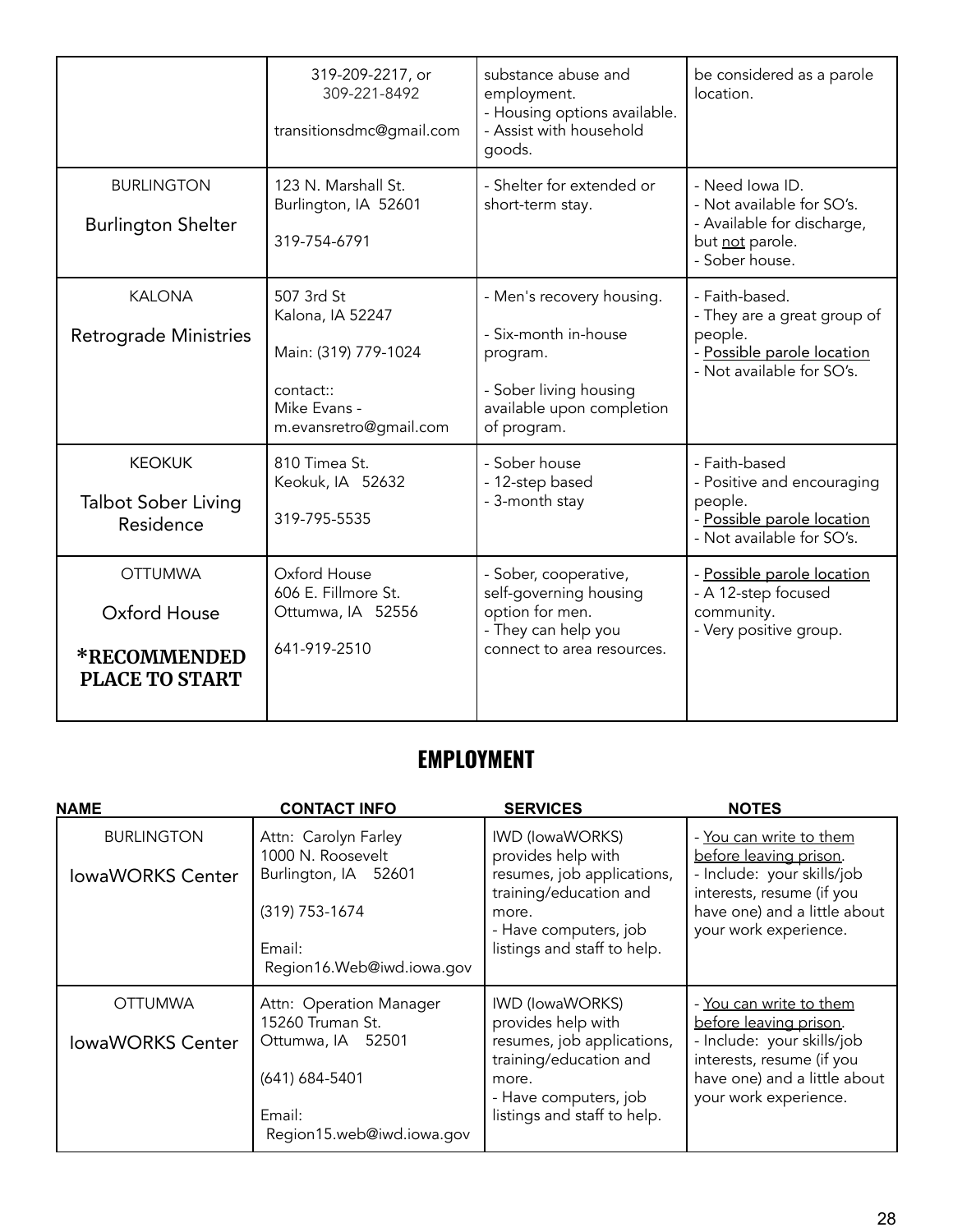| <b>NAME</b>                                                                                                                   | <b>CONTACT INFO</b>                                                                                                      | <b>SERVICES</b>                                                                                                                                                                           | <b>NOTES</b>                                                                                                                                      |
|-------------------------------------------------------------------------------------------------------------------------------|--------------------------------------------------------------------------------------------------------------------------|-------------------------------------------------------------------------------------------------------------------------------------------------------------------------------------------|---------------------------------------------------------------------------------------------------------------------------------------------------|
| <b>BURLINGTON</b><br>Alcohol and Drug<br><b>Dependency Services</b><br>(ADDS)<br><b>*RECOMMENDED</b><br><b>PLACE TO START</b> | 1340 Mt. Pleasant St.<br>Burlington, IA 52601<br>(319) 753-6567<br>Email:<br>nuneztamara@addsiowa.org<br>Contact: Tamara | - Will help you connect to<br>area resources<br>- Outpatient and<br>residential treatment for<br>substance abuse,<br>prevention work, distance<br>support services, gambling<br>treatment | -Even if you do not have<br>any substance use issues,<br>they will help you connect<br>to area services.<br>- Positive and encouraging<br>people. |
| <b>KEOKUK</b><br>Alcohol and Drug<br><b>Dependency Services</b><br>(ADDS)                                                     | 928 Main St.<br>Keokuk, IA 52632<br>(319) 524-4397                                                                       | Outpatient and residential<br>treatment for substance<br>abuse, prevention work,<br>distance support services.                                                                            |                                                                                                                                                   |
| MT. PLEASANT<br>Alcohol and Drug<br><b>Dependency Services</b><br>(ADDS)                                                      | 122 N. Main St.<br>Mt. Pleasant, IA 52641<br>(319) 385-2216                                                              | Outpatient and residential<br>treatment for substance<br>abuse, prevention work,<br>distance support services.                                                                            | - Residential treatment is<br>located in Burlington.                                                                                              |
| <b>OTTUMWA</b><br>Alcohol and Drug<br><b>Dependency Services</b><br>(ADDS)                                                    | <b>SEIDA</b><br>310 W. Main Street<br>Ottumwa, IA 52501<br>641-683-6747 Ext. 201                                         | Outpatient treatment for<br>substance abuse,<br>prevention work, distance<br>support services.                                                                                            | - They will help you<br>connect to other area<br>resources.<br>- They can refer you for<br>residential treatment.                                 |
| <b>OTTUMWA</b><br><b>First Resources</b>                                                                                      | 102 North Hancock St.<br>Ottumwa, IA 52501<br>(641) 682-2800                                                             | - Mental health services;<br>Individual/family therapy;<br>drop in centers<br>- They have a list of area<br>resources including<br>housing.                                               | Substance abuse support<br>groups are offered to<br>enhance continued success<br>of sobriety and prevent<br>relapse.                              |
| <b>WAPELLO</b><br>Alcohol and Drug<br><b>Dependency Services</b><br>(ADDS)                                                    | 304 Highway 61 North<br>Wapello, IA 52653<br>Main: (319) 523-8436<br>http://www.addsiowa.org/in<br>dex.php/about-us/     | Chemical dependency<br>services                                                                                                                                                           | - Residential treatment is<br>located in Burlington.                                                                                              |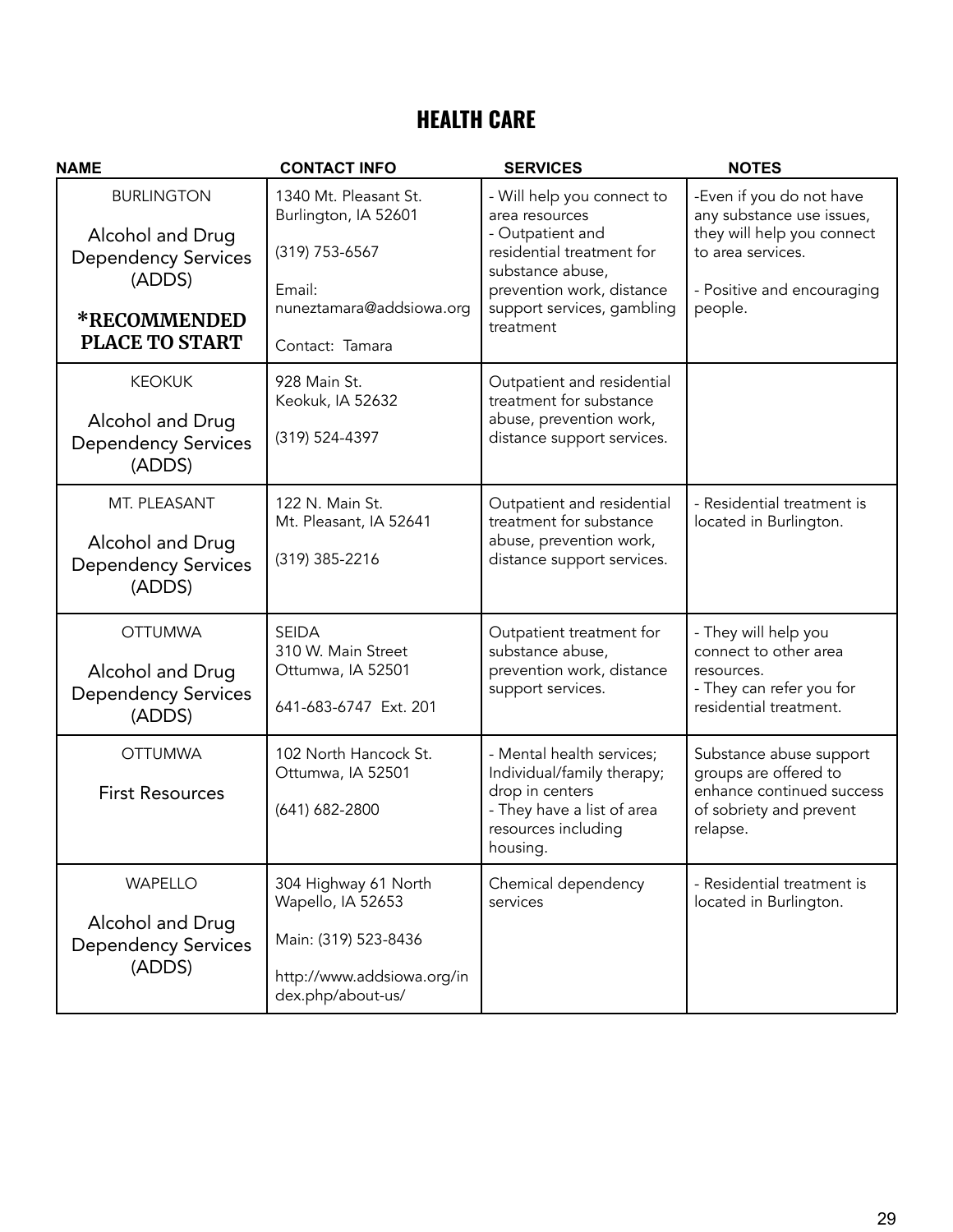# Owning Your Journey: A planning guide for starting over after prison in Iowa

Some of the wisest advice given when a person first gets to prison is, "Don't waste this time." While incarcerated, you have the opportunity to make a solid, detailed plan for your return into society. This planning guide is designed to aid you in your eventual success upon reentry. However, because no situation is the same, it is up to each of us to make our own plan.

A. Start with Your Dreams (What would happiness and contentment look like for you?)

- What is the job/career that you really want?
- Where would you like to live if you could choose?
- B. Steps towards Achieving Your Dreams

KEY POINT: It is hard getting accurate community information while in prison. The state-wide resource quide "First Stop After Prison" is available in every institution. Ask to see it!

DIRECTIONS: On a separate sheet (s) of paper, write a detailed description for each item (#1,2,3).

- 1. Identify and list support people/organizations in your community
	- These could be family, friends, sponsors, health care professionals.
	- Also, think of people or places you should avoid.
	- Include substance use and mental health support if needed.
- 2. List work/employment possibilities
	- Think broadly and include employment services like IowaWORKS.
- 3. Describe your living situation choices. (It is important to have more than one option.)

#### HELPFUL STRATEGIES:

Make a 'short-term' list of goals. (e.g. Find a job by Friday. Get an ID. Exercise twice this week…)

- Make a 'long-term' list of goals. (These are things that will take time to achieve.)
- The first 3 days out of prison can be the hardest. Write a detailed plan of what you will do during those first three days.

Created by: Living Beyond the Bars. We are a non-profit organization registered in Iowa. For more information contact - mike.livingbeyondthebars@gmail.com or 319-331-9450